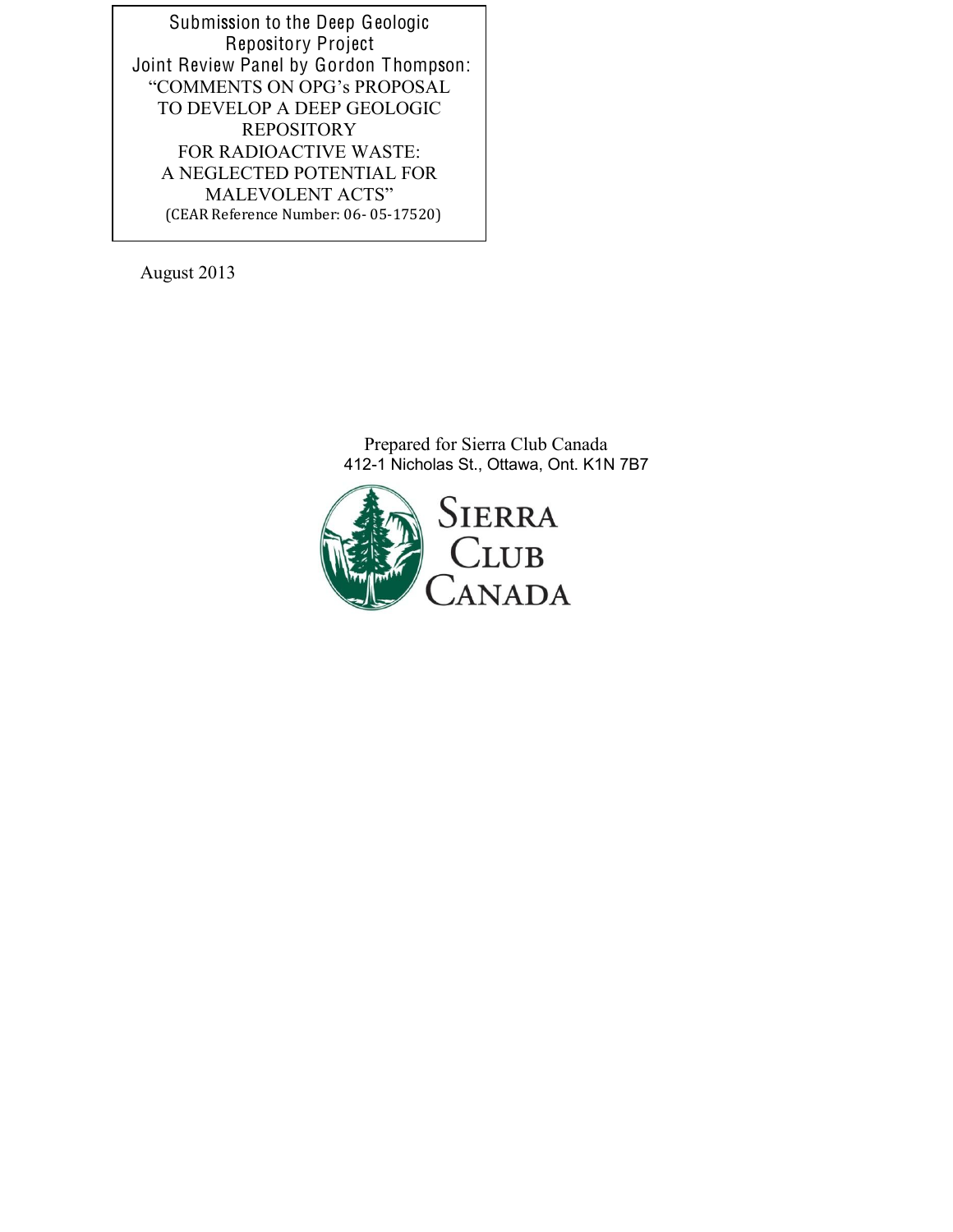Comments on OPG's Proposal to Develop a Deep Geologic Repository A Report by IRSS Pag<sup>e</sup> 2 <sup>o</sup>f 23

#### INSTITUTE FOR RESOURCE AND SECURITY STUDIES 27 Ellsworth Avenue, Cambridge, Massachusetts 02139, USA

## COMMENTS ON OPG's PROPOSAL TO DEVELOP A DEEP GEOLOGIC REPOSITORY FOR RADIOACTIVE WASTE: A NEGLECTED POTENTIAL FOR MALEVOLENT ACTS

by Gordon Thompson

#### August 2013

Prepared under the sponsorship of Sierra Club Canada

#### Abstract

Ontario Power Generation (OPG) proposes to construct, operate, and ultimately decommission and abandon a deep geologic repository (DGR) for low- and intermediatelevel radioactive waste. The repository would accommodate waste from commercial nuclear reactors that are owned or operated by OPG, and are located at the Bruce, Pickering, and Darlington sites. This report addresses selected issues related to the DGR, in the issue category "malfunctions, accidents, and malevolent acts", with a focus on malevolent acts. OPG has prepared an environmental impact statement (EIS) for the DGR that considers, among other issues, the potential for malevolent acts. This report shows that the EIS has not fully assessed the potential for malevolent acts associated with the DGR, and the impacts of such acts. The report offers recommendations for correcting that deficiency.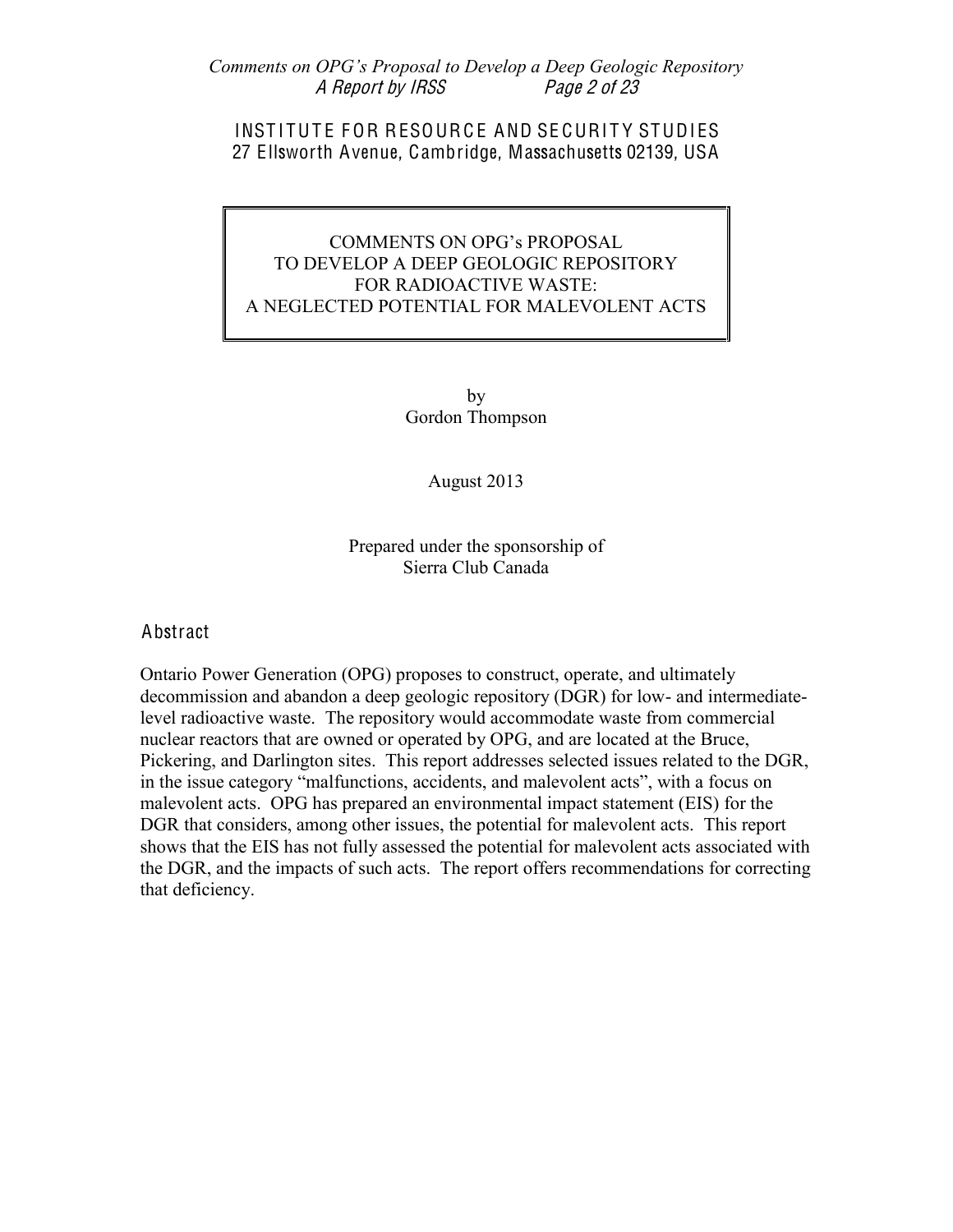#### Comments on OPG's Proposal to Develop a Deep Geologic Repository A Report by IRSS Pag<sup>e</sup> 3 <sup>o</sup>f 23

## About the Institute for Resource and Security Studies

The Institute for Resource and Security Studies (IRSS) is an independent, nonprofit, Massachusetts corporation, founded in 1984. Its objective is to promote sustainable use of natural resources and global human security. In pursuit of that mission, IRSS conducts technical and policy analysis, public education, and field programs. IRSS projects always reflect a concern for practical solutions to resource and security problems.

## About the Author

Gordon Thompson is the executive director of IRSS and a senior research scientist at the George Perkins Marsh Institute, Clark University, Worcester, Massachusetts. He studied engineering at the University of New South Wales, practiced engineering in the electricity industry in Australia, and then received a doctorate in applied mathematics from Oxford University in 1973, for analyses of plasma undergoing thermonuclear fusion. Dr. Thompson has been based in the USA since 1979. His professional interests encompass a range of technical and policy issues related to sustainability and global human security. He has conducted numerous studies on environmental, security, and economic issues related to commercial and military nuclear facilities.

#### Acknowledgements

This report was prepared by IRSS under the sponsorship of Sierra Club Canada. The author, Gordon Thompson, is solely responsible for the content of the report.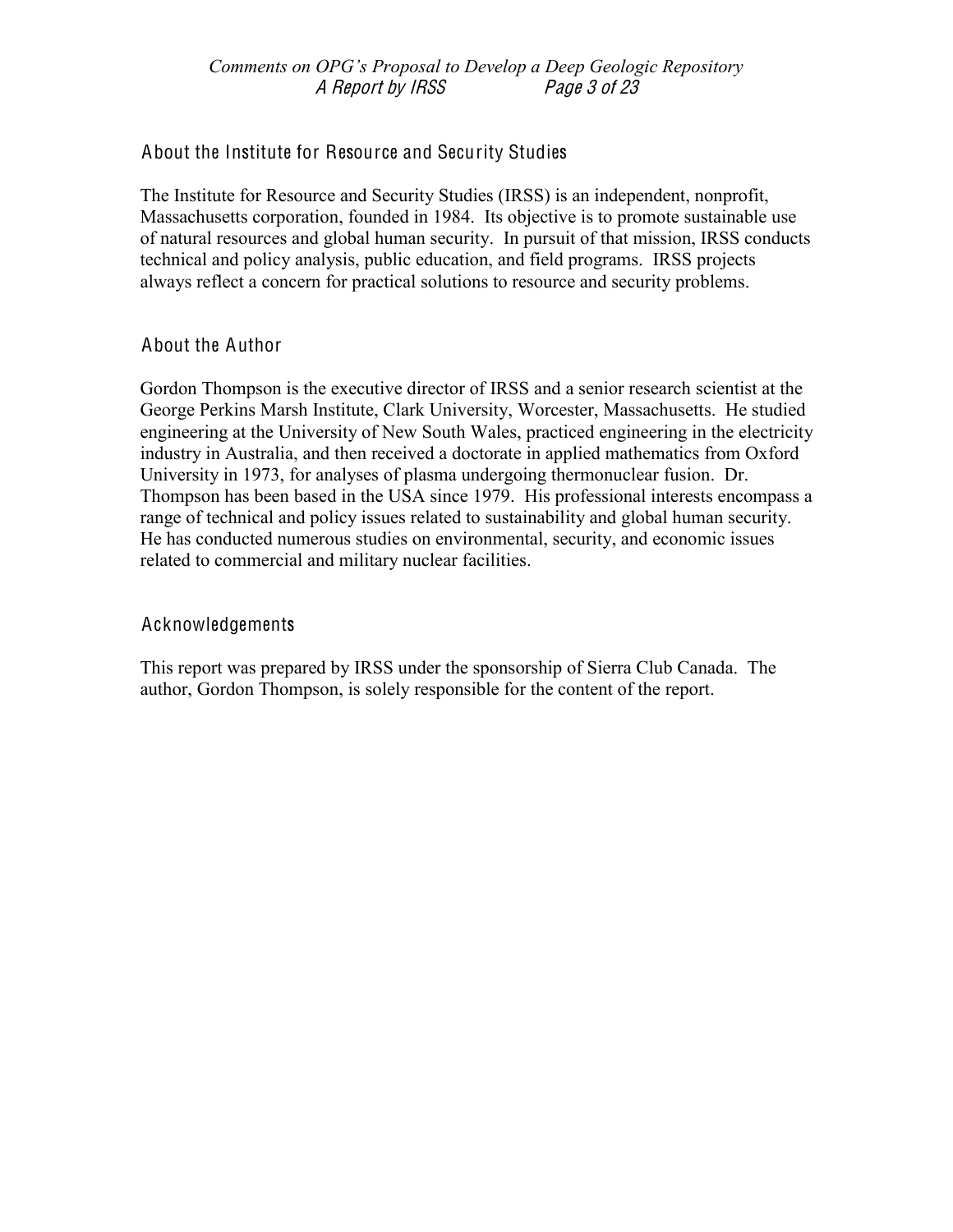# Contents

- 1. Introduction
- 2. OPG's Environmental Impact Statement: Consideration of Malevolent Acts
- 3. The Potential for Malevolent Acts in the Context of Radioactive Waste
- 4. Risk Significance of DGR Radioactive Inventory
- 5. Steps Needed to Fully Assess Malevolence-Related Radiological Risk at the DGR
- 6. Conclusions and Recommendations
- 7. Bibliography

# **Tables**

Table 1: OPG Estimate of Radioactive Waste Inventory in the DGR: Operational, Intermediate-Level Waste, in 2018

Table 2: OPG Estimate of Radioactive Waste Inventory in the DGR: Reactor Refurbishment Waste, in 2018

Table 3: Some Properties of Co-60 and Cs-137 in the Context of the RDD Hazard

Table 4: Amounts of Cs-137 Related to the Chernobyl and Fukushima Accidents

Table 5: High Dose-Rate ILW Received at the WWMF up to December 2005

# Figures

Figure 1: A Crude Type of Radiological Dispersal Device (RDD)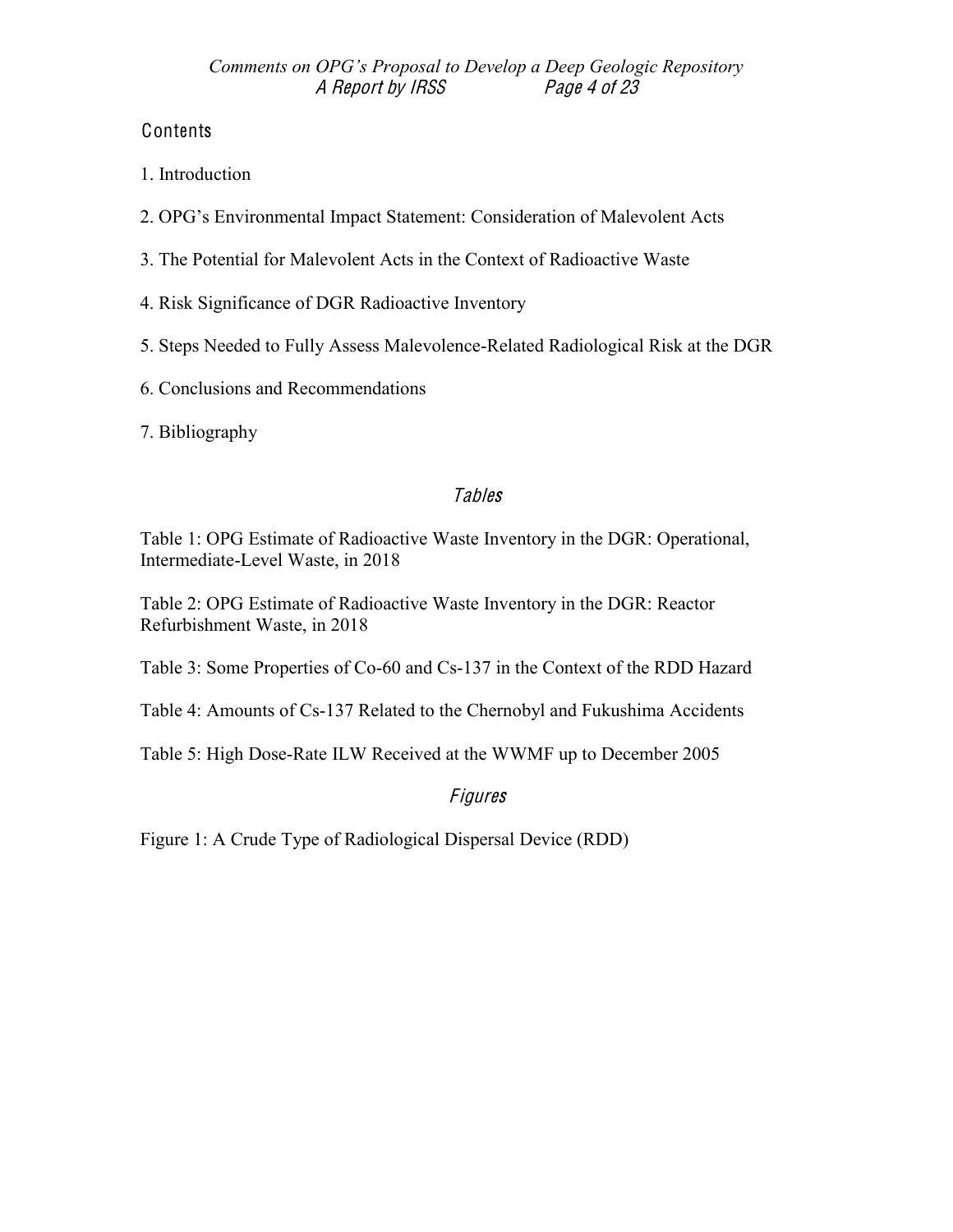# 1. Introduction

Ontario Power Generation (OPG) proposes to construct, operate, and ultimately decommission and abandon a deep geologic repository (DGR) for low- and intermediatelevel radioactive waste. The repository would be located in Bruce County, Ontario, and would accommodate waste from commercial nuclear reactors owned or operated by OPG. Those reactors are located at the Bruce, Pickering, and Darlington sites in Ontario.

The federal Minister of the Environment and the President of the Canadian Nuclear Safety Commission (CNSC) have established a Joint Review Panel to conduct an environmental assessment of the proposed DGR. That assessment is governed by the Canadian Environmental Assessmen<sup>t</sup> Ac<sup>t</sup> 2012. The Joint Review Panel has scheduled a public hearing in September 2013 to address issues related to the proposed DGR. This report was prepared as a contribution to public dialogue about the DGR, both in the context of the September 2013 hearing and more generally.

This report addresses selected issues related to the DGR. Absence of discussion of other issues does not imply that those issues are unimportant. The selected issues that are addressed here are in the issue category, "malfunctions, accidents, and malevolent acts". Within that category, this report focuses on malevolent acts. This report shows that OPG has not fully assessed the potential for malevolent acts related to the DGR, and the impacts of such acts. The report offers recommendations for correcting that deficiency.

A major step by OPG in seeking regulatory approval of the DGR was to prepare an environmental impact statement (EIS) for the project. OPG published that EIS in March 2011.<sup>1</sup> At the same time, OPG published a number of Technical Support Documents (TSDs) containing information that supports the EIS. One of those TSDs, prepared for OPG by the contractor AMEC NSS Ltd., addresses malfunctions, accidents, and malevolent acts.<sup>2</sup> The EIS and the TSD prepared by AMEC are used here as definitive sources of information regarding OPG's consideration of malevolent acts pertinent to the DGR.

The term "radiological risk" is used at various points in this report. That term refers to the potential for unplanned exposure of humans to ionizing radiation. Unplanned exposure could arise from malfunctions, accidents, or malevolent acts.

The remainder of this report has six sections. Section 2 summarizes OPG's consideration of malevolent acts in the EIS. Then, Section 3 provides a brief, general review of the potential for malevolent acts in the context of radioactive waste. Informed by that review, Section 4 discusses the risk significance of the expected inventory of radioactive material in the DGR. That discussion, and Section 2, show that OPG has not fully assessed malevolence-related radiological risk associated with the DGR. Section 5 outlines steps needed to correct that deficiency. Conclusions and recommendations are

 $1^{1}$  OPG, 2011a; OPG, 2011b.

 $^{2}$  AMEC, 2011.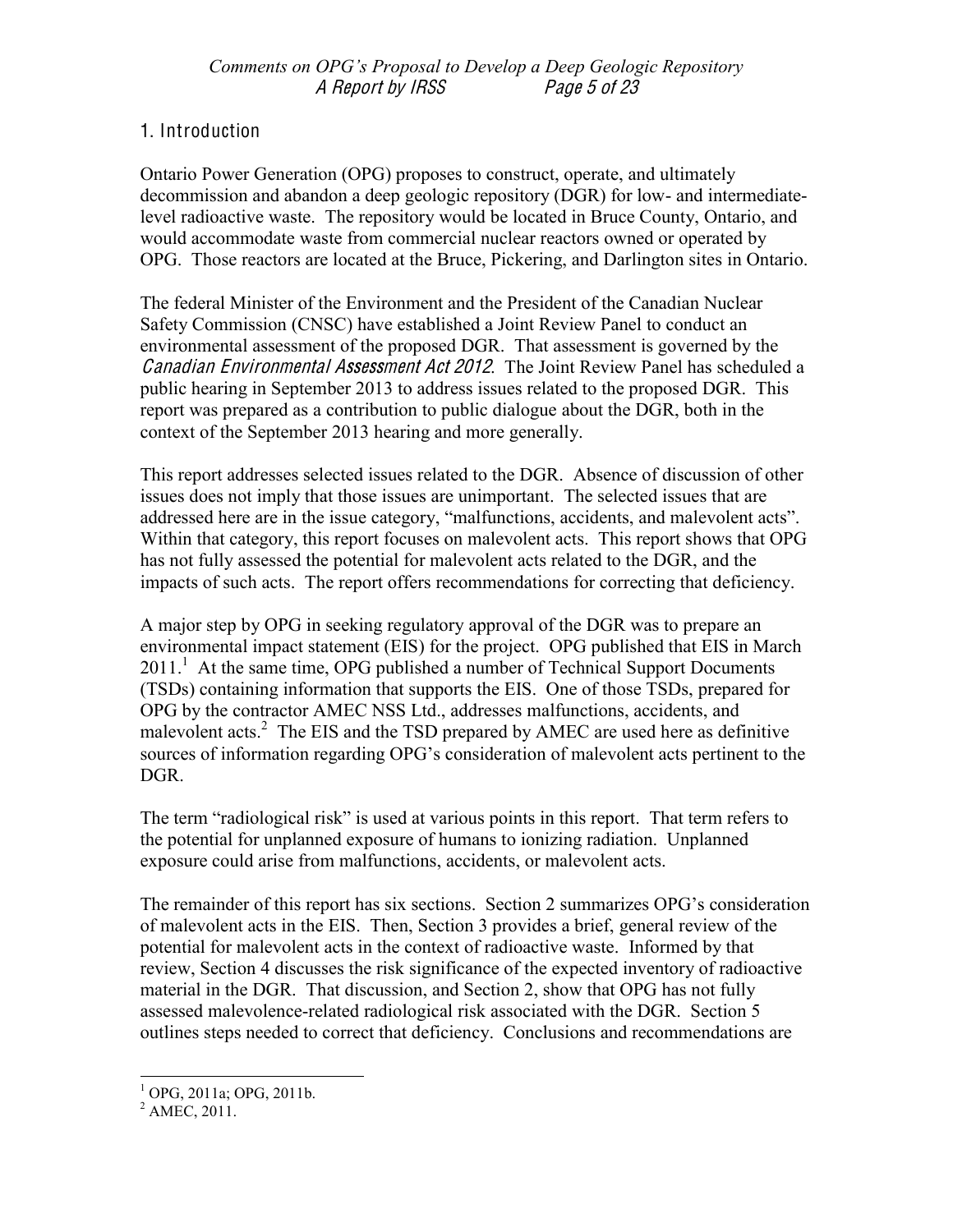set forth in Section 6, and a bibliography is provided in Section 7. Documents cited in this report are listed in the bibliography.

Any analyst who discusses malevolence-related radiological risk must be careful to avoid disclosing information that could enhance the probability or impact of a malevolent act. This report provides no such information. The report is suitable for general distribution.

# 2. OPG's Environmental Impact Statement: Consideration of Malevolent Acts

# EIS guideline<sup>s</sup>

The Canadian government has established guidelines, whose final version is dated January 2009, that OPG was required to follow in preparing its EIS for the proposed DGR. Section 12 of those guidelines specifies the manner in which the EIS must address malfunctions, accidents, and malevolent acts. Specifications in Section 12 include the following statement about malfunctions and accidents:<sup>3</sup>

"The proponent must describe:

- Specific malfunction and accident events that have a reasonable probability of  $\bullet$ occurring during the life of the project, including an explanation of how these events were identified for the purpose of this environmental assessment;
- Source, quantity, mechanism, rate, form and characteristics of contaminants  $\bullet$ and other materials (physical, chemical and radiological) likely to be released to the surrounding environment during the postulated malfunctions and accidents and the effect this will have on the environment and health and safety of the nuclear energy worker and the general public; and
- Any contingency, clean-up or restoration work in the surrounding  $\bullet$ environment that would be required during, immediately following, or in the longer term following the postulated malfunction and accident scenarios.<sup>"</sup>

Section 12 of the guidelines is cryptic in specifying the treatment of malevolent acts. Its entire statement on this matter is as follows: $<sup>4</sup>$ </sup>

"The EIS must address potential environmental effects that could result from intentional malevolent acts. While intentional malevolent acts are not accidents, the proponent must compare the environmental effects resulting from malevolent acts with the effects identified for accidents and malfunctions involving the DGR."

 $1<sup>3</sup>$  OPG, 2011b, Appendix A1, Section 12.

 $4$  OPG, 2011b, Appendix A1, Section 12.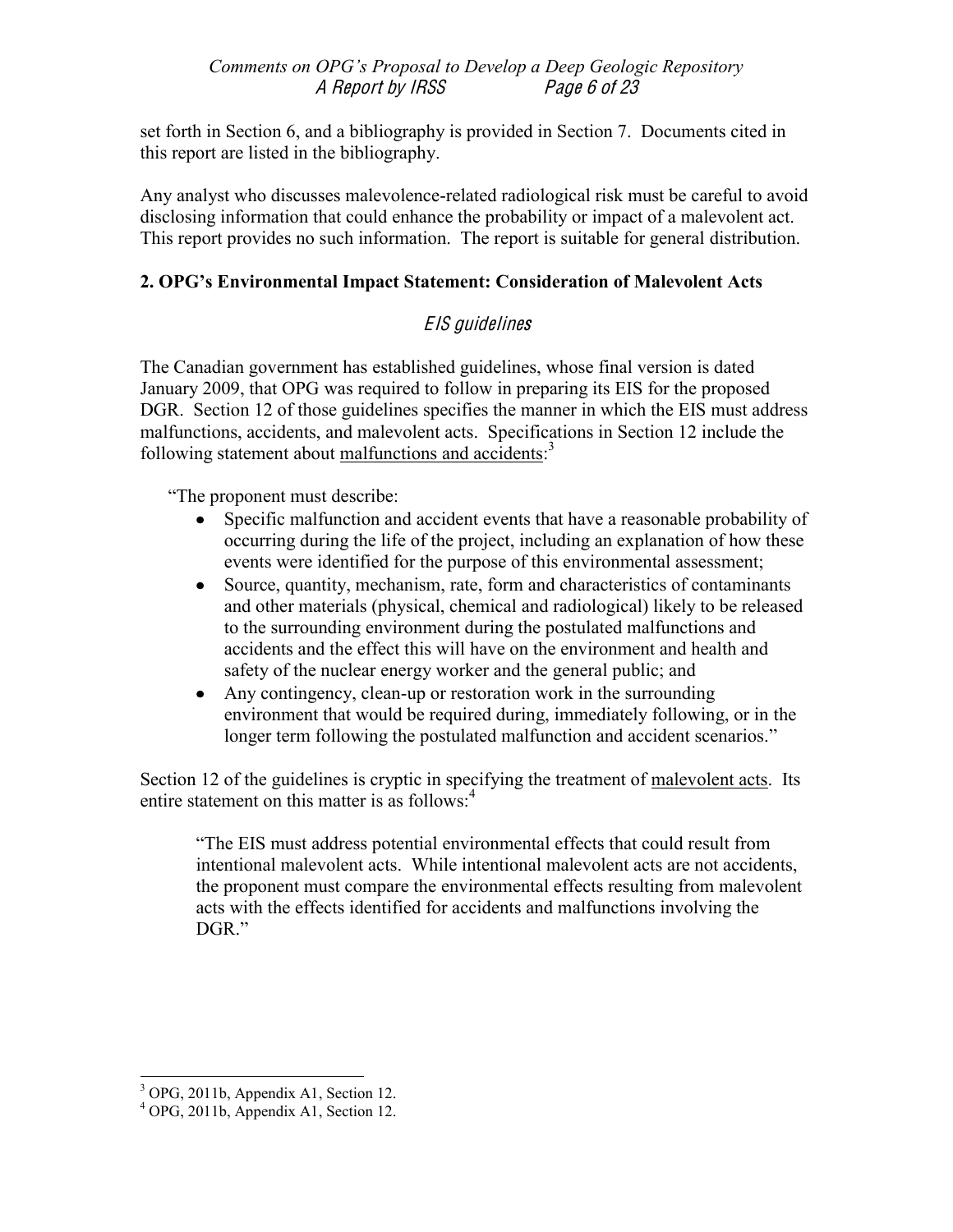Comments on OPG's Proposal to Develop a Deep Geologic Repository A Report by IRSS Page 7 of 23

Scop<sup>e</sup> <sup>o</sup>f th<sup>e</sup> EIS <sup>r</sup><sup>e</sup>garding malevolent <sup>a</sup>cts

OPG's EIS addresses malfunctions, accidents, and malevolent acts in its Section 8. The portion of that section that examines malevolent acts begins with the statement:<sup>5</sup>

³Malevolent acts are defined as those events where the initiating event for a malfunction or accident was an intentional attempt to cause damage to the facility. There are four broad categories of potential malevolent acts: threats of violence, sabotage, theft and attack. Threats and theft are not considered in this assessment [emphasis added].

Malevolent acts are assessed using methods different from those used for conventional malfunctions and accidents. As malevolent acts cannot necessarily be bounded by specified event scenarios, a high level, qualitative assessment of these events is provided in this document.

The DGR Project is entirely contained within the Bruce nuclear site and will continue to be well protected by the Bruce nuclear site security forces from the start of site preparation and construction through to decommissioning of the facility."

This statement establishes that OPG's EIS considers malevolent acts involving sabotage or attack, but not threats or theft. OPG does not offer a rationale for limiting the scope of the EIS in this manner. The statement also emphasizes that the DGR would be entirely contained within the Bruce nuclear site. It does not follow that adverse impacts arising from the DGR project would be contained within the site. Yet, the EIS assumes that impacts would be contained in this manner.

The Bruce nuclear site contains the Bruce A and Bruce B nuclear generating stations. This site also contains the Western Waste Management Facility (WWMF), which provides an interim storage location for low- and intermediate-level radioactive waste arising at reactors owned or operated by OPG. The DGR would be on land adjacent to the WWMF, and would receive waste only from the WWMF.

Waste forms are currently received at the WWMF from the Bruce A and Bruce B stations, and from the Pickering and Darlington nuclear sites. When received, low-level waste (LLW) may be processed through incineration or compaction to reduce its volume. Low-level waste is then placed into storage at the WWMF. Intermediate-level waste (ILW) is placed directly into storage at the WWMF, without volume reduction. These general practices would continue if the DGR began operating, although the period of interim storage at the WWMF could be brief. Thus, the WWMF would receive several streams of radioactive waste, and would send a single stream to the DGR.

Malevolent acts could affect the several streams of waste going to the WWMF, and the single stream of waste going from the WWMF to the DGR. Relevant types of malevolent act could include theft of waste packages, or attack on a waste shipment. Such acts could

 ${}^{5}$  OPG, 2011a, Section 8.4, page 8-25.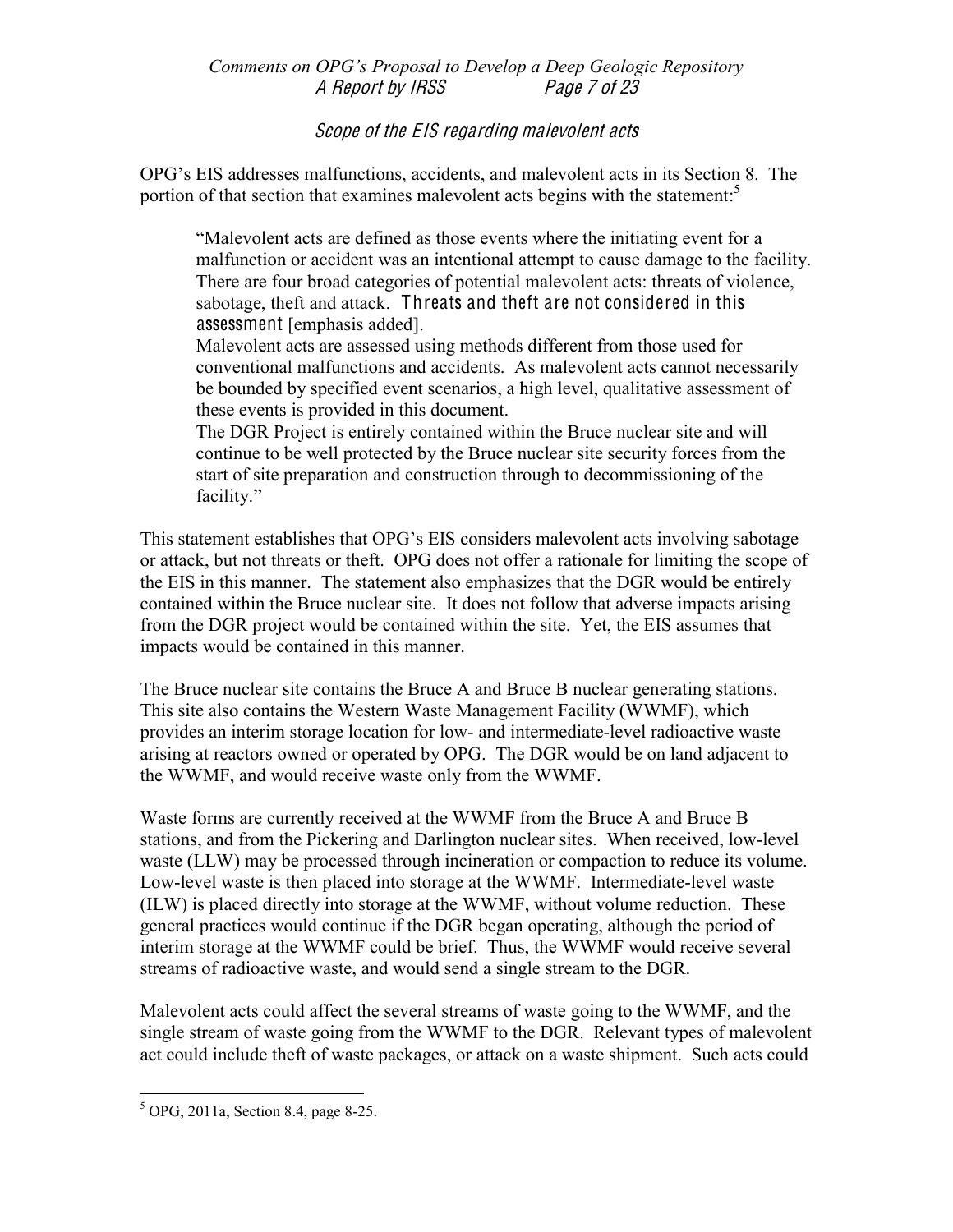### Comments on OPG's Proposal to Develop a Deep Geologic Repository A Report by IRSS Page 8 of 23

occur at any point along each of the various waste streams, which begin with departure from the contributing reactors and end with emplacement in the DGR. Also, these acts could occur during interim storage of waste at the WWMF or the DGR, or after emplacement of waste in the DGR.

OPG's EIS adopts a narrower scope. In considering malevolent acts, the EIS excludes all management of low- and intermediate-level waste prior to departure of waste from the WWMF to the DGR. The EIS does not explicitly describe or seek to justify this limitation of scope, but simply adopts it as an unspoken assumption. Consistent with this unspoken approach, the EIS does not identify any other document that assesses malevolence-related radiological risk during shipment of waste from reactors to the WWMF, or during processing and storage of waste at the WWMF. Thus, the EIS simply ignores these components of risk. This deficiency compounds the failure of the EIS to consider malevolent acts involving threats or theft.

Theft of waste designated for emplacement in the DGR could greatly expand the geographical area that could be adversely affected by malevolent acts. A waste form could be stolen and transported to a place distant from the DGR. Then, the waste form could be employed in various possible ways so as to harm people at the distant place. OPG's EIS ignores this component of risk.

One category of potential malevolent acts consists of threats that may, or may not, be carried out. For example, adversaries might steal a waste package and threaten to explode that package in a city setting unless some condition (e.g., release of a prisoner allied to the adversaries) is met. A range of threat scenarios can be identified, and would be considered in a comprehensive assessment of malevolence-related radiological risk. OPG's EIS ignores this component of risk, and offers no rationale for doing so. Note that a threat could have significant adverse impact  $-$  such as economic disruption  $-$  even if the threat is not carried out.

# Malevolent acts considered in the EIS

Malevolent acts are considered in Section 8.4 of OPG's EIS.<sup>6</sup> They are also considered, in somewhat greater detail, in Section 6 of the TSD prepared by  $\angle AMEC$ .<sup>7</sup> The latter source is used here. Highlights of AMEC's findings regarding malevolent acts include:

- "Likely, the most realistic scenario is sabotage or attack by an employee attempting to damage systems or waste packages directly. Potential malevolent acts include deliberately driving a forklift into a package or dropping a package during handling; pushing a package or vehicle into the shaft; and setting waste packages on fire." (Section  $6.2.2$ )
- "A person using an explosive or incendiary device would cause the most damage. As explosives used for construction would be accounted for and removed from

 $6$  OPG, 2011a.

 $^7$  AMEC, 2011.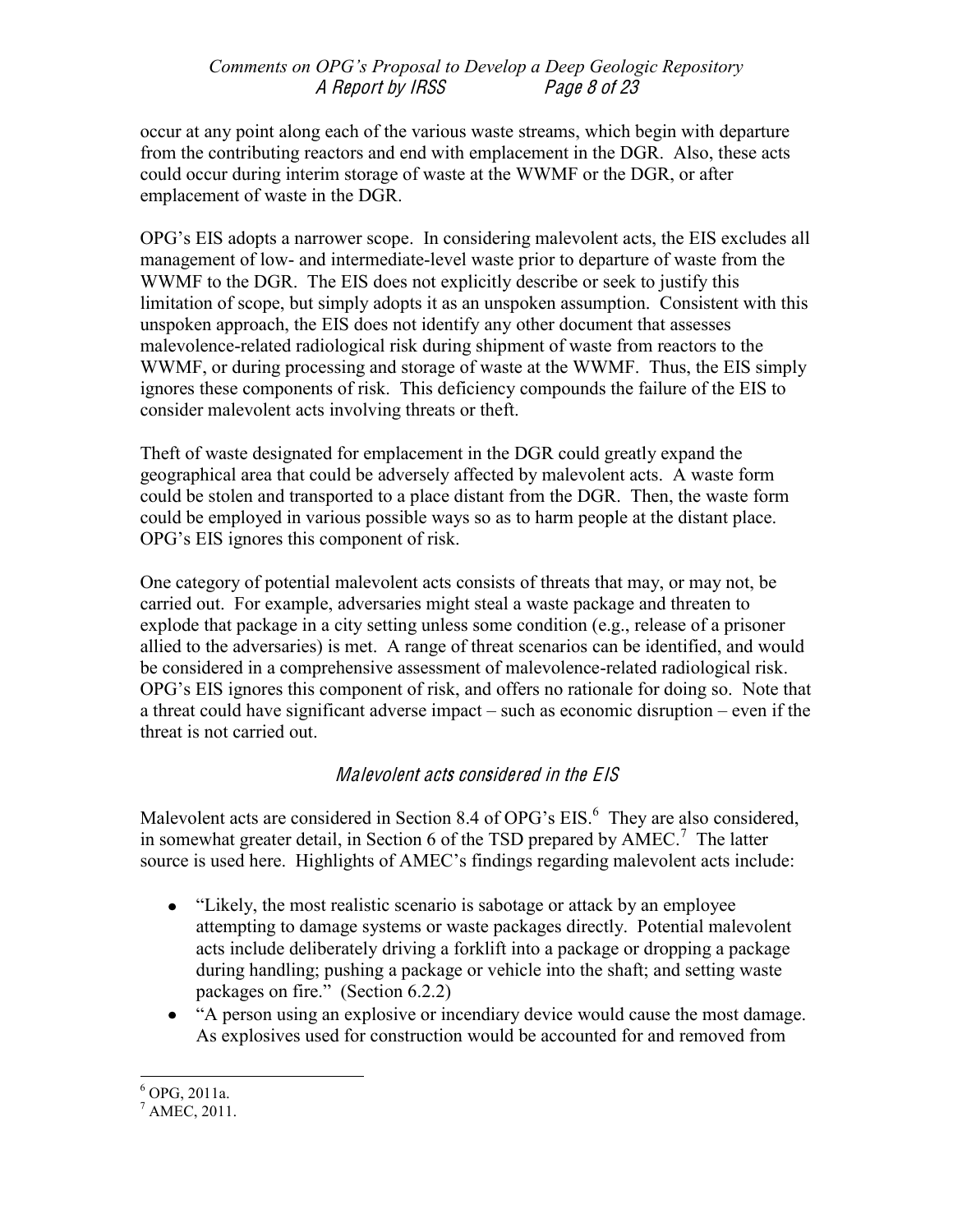## Comments on OPG's Proposal to Develop a Deep Geologic Repository A Report by IRSS Pag<sup>e</sup> 9 <sup>o</sup>f 23

the site before the DGR Project starts operation, this would require the worker to smuggle explosives on-site." (Section  $6.2.2$ )

- "Transfer of ILW from the WWMF to the DGR Project, including any staging at surface prior to emplacement, may present the greatest vulnerability to malevolent acts. This risk can be mitigated through procedures, such as controlling the total amount of radioactivity in transit or queued for emplacement, and use of indoor staging areas to make it more difficult to estimate the total amount of material in queue." (Section  $6.2.2$ )
- "The DGR is about 1.1 km from the nearest Bruce nuclear site boundary, placing it within the range of a remote military-style attack from that boundary; an aircraft crash is also possible." (Section  $6.2.2$ )
- "In general, the radiological consequences of credible malevolent acts are expected to be similar to those of malfunctions and accidents. Scenarios including detonation of explosives have the potential to produce public consequences exceeding those of the bounding accident scenarios, but public consequences would remain significantly below the acute accidental dose criterion of  $1$  mSv." (Section 6.4)
- "Extreme malevolent acts, such as use of explosives, could cause worker fatalities in the vicinity. More credible malevolent acts, including sabotage of safety systems, are bounded by accident scenarios." (Section  $6.4$ )

# Summary

OPG's EIS provides some useful information about malevolence-related radiological risk associated with the proposed DGR. However, the EIS is substantially deficient in its consideration of this risk, in the following respects:

- No consideration of theft
- No consideration of threats
- No consideration of events affecting LLW or ILW prior to its departure from the WWMF to the DGR

# 3. The Potential for Malevolent Acts in the Context of Radioactive Waste

Governments around the world recognize that radioactive materials generated and used by the nuclear industry could be used by malevolent actors to cause threatened or actual harm.<sup>8</sup> Relevant government agencies often consider this hazard within a broader context using rubrics such as the CBRNE (chemical, biological, radiological, nuclear, and explosives) hazard or the WMD (weapon of mass destruction) hazard.

 $8 \text{ Media}, 2011.$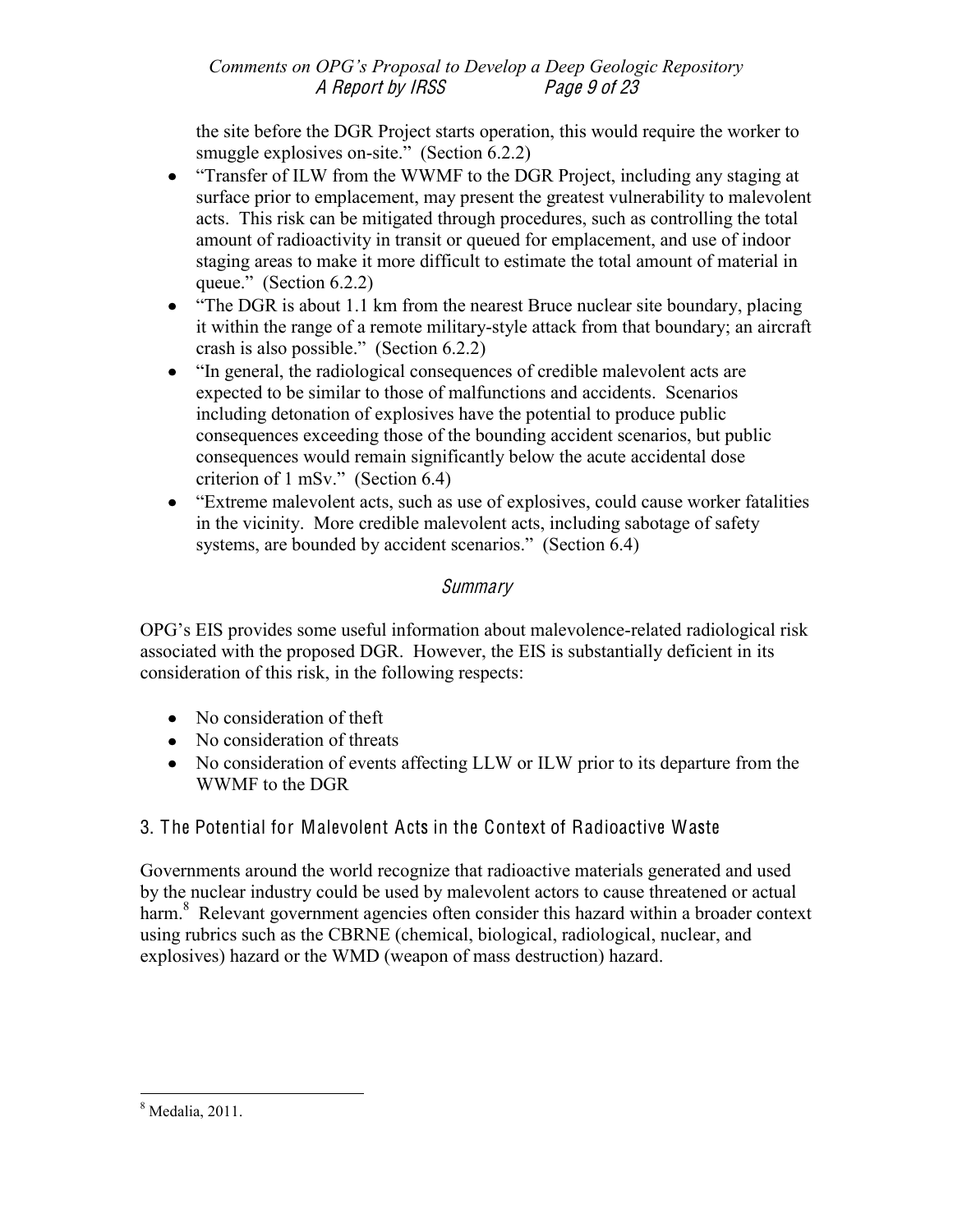#### Comments on OPG's Proposal to Develop a Deep Geologic Repository A Report by IRSS Pag<sup>e</sup> 10 <sup>o</sup>f 23

## Radiological WMD, RDDs, and RED<sup>s</sup>

The US Federal Emergency Management Agency (FEMA) has described radiological  $WMD$  as follows:<sup>9</sup>

"Any weapon or device designed to release radiation or radioactivity at a level dangerous to human life without a nuclear explosion. Examples include Radiological Dispersal Device (RDD); Radiation Exposure Device (RED); deliberate radiological contamination of food, water, or consumables; deliberate damage to radioactive material in use, storage or transport or to an associated facility (such as a nuclear power plant)."

Figure 1 shows a crude type of RDD, which many people would describe as a "dirty" bomb". The illustrated RDD consists of a pipe bomb placed on a shipping container of radioactive material. That container might be a package of LLW or ILW, designated for emplacement in the DGR. Various other configurations of RDD are possible.

Note that use of an RDD would involve dispersal of radioactive material into the surrounding environment. People in that environment could be exposed to ionizing radiation via external exposure, inhalation, skin contamination, or ingestion of contaminated substances. By contrast, an RED would not disperse radioactive material, but would be hidden in a location such that people nearby would unknowingly experience external exposure.

# Potential <sup>s</sup>cal<sup>e</sup> <sup>o</sup>f impact <sup>o</sup>f an RDD incident

The scale of impact of an RDD incident could vary substantially, according to the characteristics of the device, the location of the incident, and other factors. The impact would include health, economic, social, and environmental components. Estimating the direct health component of impact for a particular incident is conceptually straightforward, although subject to a variety of scientific complexities and uncertainties. By contrast, estimating the economic and social components would involve the prediction of human behavior and the assigning of monetary values to human preferences. Findings of this kind are highly sensitive to the assumptions that are made.

Consider, for example, a study – sponsored by Defence Research and Development  $Canada - to estimate the economic impact of an open-air explosion of an RDD at the CN$ Tower in Toronto.<sup>10</sup> The assumed release would consist of  $37$  TBq of Cs-137. The estimated economic impact varies considerably, according to the cleanup standard that is assumed in the analysis. That standard is expressed in terms of the radiation dose rate that would remain after completion of the cleanup. For a cleanup standard of 5 mSv per year, the estimated economic impact would be \$28 billion, whereas for a cleanup standard of 0.15 mSv per year the impact would be \$250 billion.

<sup>&</sup>lt;sup>9</sup> FEMA, 2011/2012.

<sup>&</sup>lt;sup>10</sup> Cousins and Reichmuth, 2007.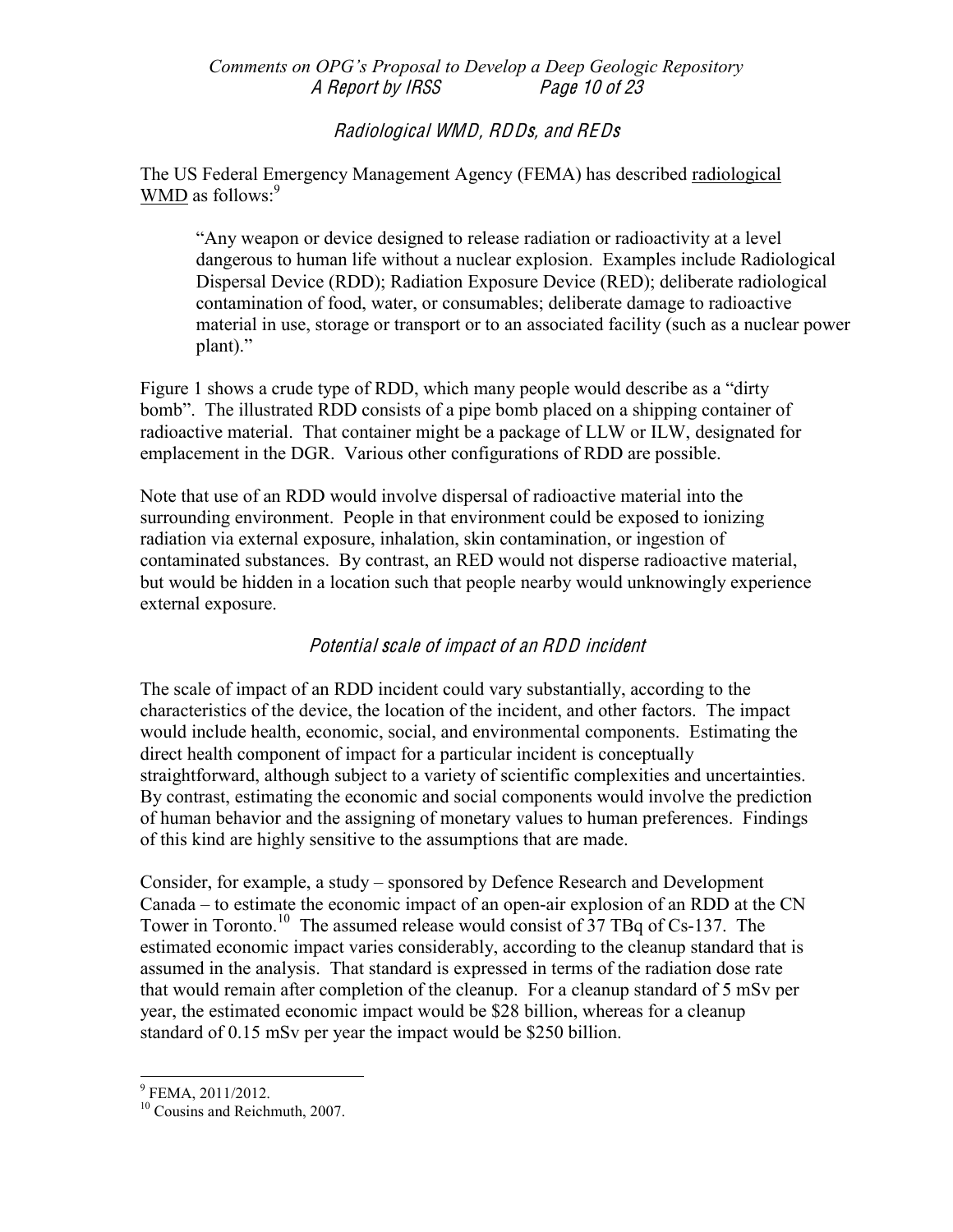# Th<sup>e</sup> poli<sup>c</sup>y <sup>r</sup>ealm

National and international agencies with responsibilities related to nuclear technology take a close interest in the nuclear and radiological aspects of the CBRNE/WMD hazard. One expression of that interest is the agencies' work on "nuclear security" issues. Among those issues is the potential for malevolent acts affecting radioactive waste.

For example, the International Atomic Energy Agency (IAEA) has been concerned for many years about nuclear-security issues. Engagement of IAEA Member States with these issues has tended to increase over time. Thus, in July 2013, IAEA held an international conference on nuclear security, the first such event to be held at ministerial level. The IAEA Director General gave a welcoming speech that included the statement: $^{11}$ 

³Much has been achieved in the past decade. Many countries have taken effective measures to prevent theft, sabotage, unauthorized access, illegal transfer, or other malicious acts involving nuclear or other radioactive material. Security has been improved at many facilities containing such material. Partly as a result of these efforts, there has not been a terrorist attack involving

nuclear or other radioactive material. But this must not lull us into a false sense of security. If a "dirty bomb" is detonated in a major city, or sabotage occurs at a nuclear facility, the consequences could be devastating. The threat of nuclear terrorism is real, and the global nuclear security system needs to be strengthened in order to counter that threat."

During the conference, representatives of 34 Member States adopted a Ministerial Declaration that included the statement: $12$ 

³We, Ministers of the Member States of the International Atomic Energy Agency (IAEA), gathered at the International Conference on Nuclear Security: Enhancing Global Efforts, convened by the Director General of the IAEA and open to all States, remain concerned about the threat of nuclear and radiological terrorism and of other malicious acts or sabotage related to facilities and activities involving nuclear and other radioactive material."

Given this degree of concern by IAEA and its Member States, one could reasonably expect that the Canadian government would assign a high priority to nuclear-security issues. As a corollary, one could reasonably expect that OPG's EIS for the DGR project would provide a thorough, comprehensive assessment of malevolence-related radiological risk. Unfortunately, as discussed in this report, the EIS does not provide such an assessment.

<sup>&</sup>lt;sup>11</sup> IAEA, 2013.<br><sup>12</sup> IAEA, 2013.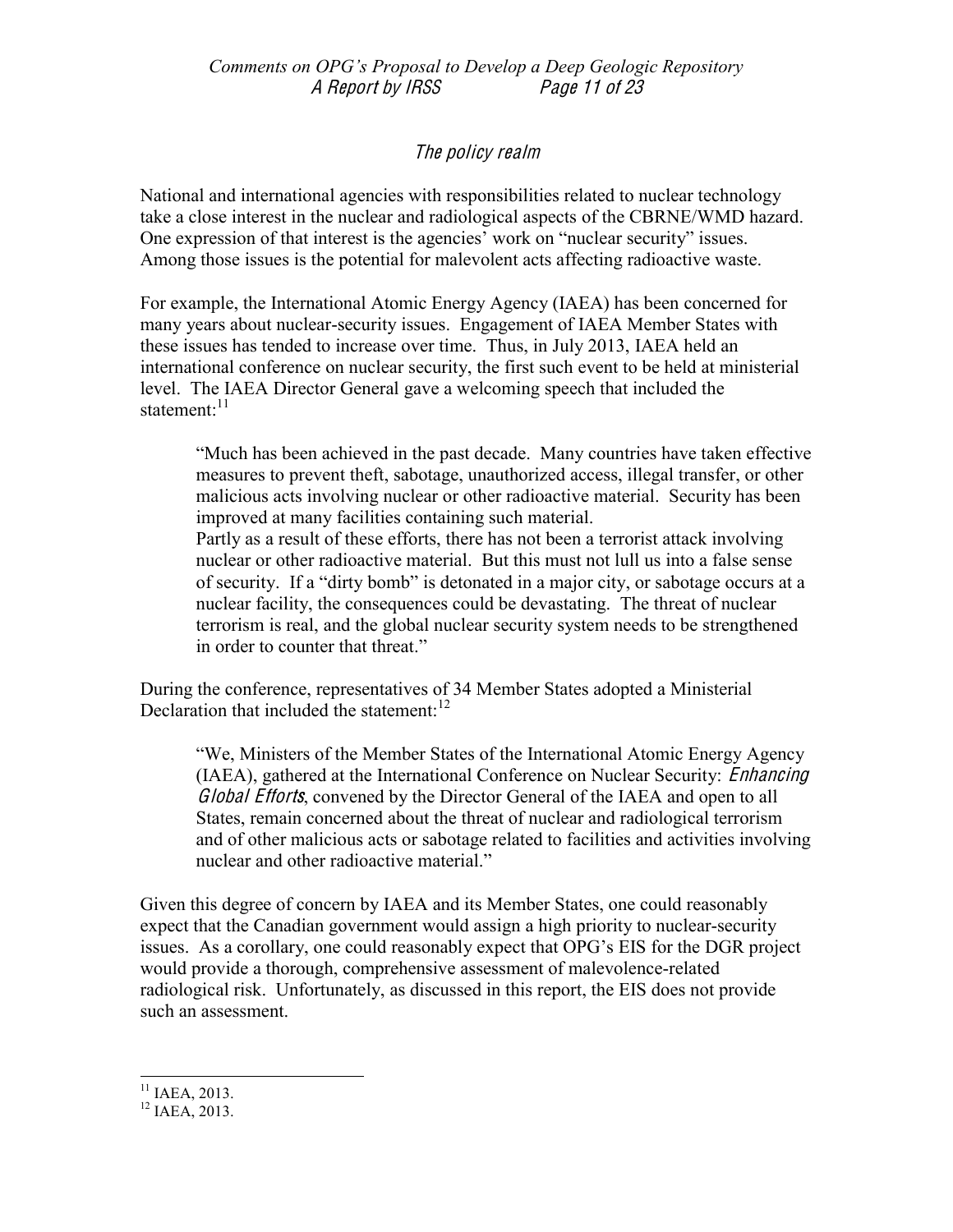# 4. Risk Significance of DGR Radioactive Inventory

# Co-60 and Cs-137 as indicators

As a first step toward assessing the malevolence-related radiological risk associated with the DGR project, this report examines the expected radioactive inventory of the DGR. Consistent with the limited scope of this report, the examination focuses on two radionuclides  $-$  Co-60 and Cs-137. These isotopes are known to be significant in many radiological-risk contexts, but various other isotopes can also be significant. A comprehensive assessment of risk would examine a range of isotopes.

Co-60 has a half-life of 5.3 years. It decays to Ni-60 in an excited state, which immediately emits two gamma photons of energy 1.17 MeV and 1.33 MeV in succession to reach its stable state. Cs-137 has a half-life of 30 years. In 5% of its decays, it yields stable Ba-137. In 95% of its decays, it yields Ba-137m, a metastable radionuclide that has a half-life of 2.6 minutes and emits a gamma photon of energy 0.66 MeV while decaying to stable Ba-137.

OPG has estimated the radioactive inventory in the DGR during its operation.<sup>13</sup> The resulting data are used here to create Tables 1 and 2, which show the expected inventories of Co-60 and Cs-137 in 2018, for two groups of waste categories. Table 1 covers operational ILW categories, while Table 2 covers reactor refurbishment waste categories. In both tables, volumetric concentrations  $(Bq/m<sup>3</sup>)$  of Co-60 and Cs-137 are calculated.

Table 3 provides some insight into the radiological risk significance of the data in Tables 1 and 2. In Table 3, the maximum average volumetric concentration of Co-60 and Cs-137 across a DGR waste category is compared to two indicators of risk in the context of the RDD hazard. One indicator is the Quantity of Concern specified by the US Nuclear Regulatory Commission (NRC). The second, related indicator is the threshold amount of Co-60 or Cs-137 needed to contaminate 1 square km of land if dispersed uniformly. These indicators are used here to perform "prima facie" tests of the risk significance of the expected amounts of Co-60 and Cs-137 in the DGR.

One sees from Table 3 that the average volumetric concentration of Co-60 across a DGR waste category could reach 7.4  $TBq/m<sup>3</sup>$ . Yet, the NRC Quantity of Concern is only 0.3 TBq, and the threshold amount for land contamination is 0.4 TBq. These two amounts are small fractions of 7.4 TBq, which could be the amount of Co-60 in 1 cubic meter of some waste forms in the DGR. In other words, theft of a small fraction of 1 cubic meter of some waste forms could, in principle, equip a malevolent actor with sufficient Co-60 to create a significant RDD hazard. Of course, the practical feasibility of the theft and the use of the stolen material in an RDD must be assessed, as discussed in Section 5, below.

One also sees from Table 3 that the average volumetric concentration of Cs-137 across a DGR waste category could reach  $0.08 \text{ TBq/m}^3$ , while the NRC Quantity of Concern for

 $13$  OPG, 2010.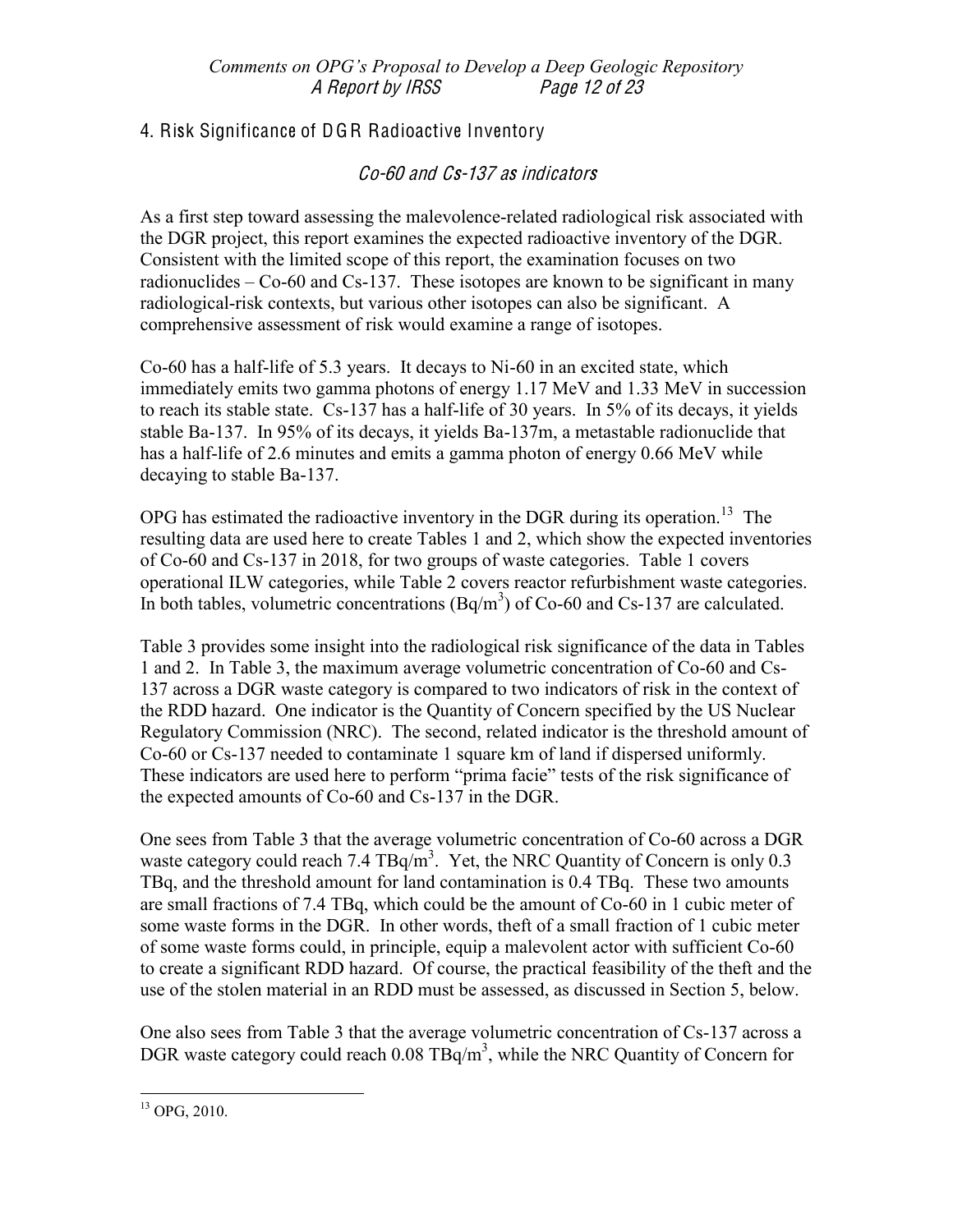Cs-137 is 1 TBq, and the threshold amount for land contamination is 1.6 TBq. Thus, a malevolent actor would need to steal at least 12-20 cubic meters of waste in order to create a significant RDD hazard using Cs-137.

The lower risk posed by Cs-137 in the DGR inventory, compared with Co-60, contrasts with the respective risks posed by these two radionuclides in the context of an operating nuclear power plant. In illustration, Table 4 shows amounts of Cs-137 related to the Chernobyl and Fukushima accidents.

# High dose-rat<sup>e</sup> wast<sup>e</sup> form<sup>s</sup>

Another indicator of malevolence-related radiological risk associated with the DGR project is the radiation dose rate in the vicinity of waste forms. This dose rate is a prima facie indicator of the potential for a waste form to be used in an RED or RDD. Table 5 shows data, compiled by OPG, on high dose-rate ILW received at the WWMF until late 2005. One sees that the WWMF had received almost 1 thousand cubic meters of ILW that exhibited a contact dose rate exceeding 5 Sv/hr. Some waste forms exhibited a dose rate of 700 Sv/hr. It appears that OPG has not provided comparable data for the expected waste inventory in the DGR.

To illustrate the significance of such dose rates for human health, note that the adverse health effects of radiation exposure could include, depending upon whole-body dose:<sup>14</sup>

- $\sim$  >100 Sv: Failure of the central nervous system, with seizures and convulsions, and death within a day
- 10-50 Sv: Failure of the gastro-intestinal tract, extensive internal bleeding, and death within a few days
- 5-10 Sv: Certain death within a few weeks due to failure of bone-marrow cells to make fresh blood cells
- 2.5 Sv: Median lethal dose (LD 50) across a population of adults (death within 30 days)

# **Summary**

In Section 4, this report has identified prima facie evidence that some ILW waste forms being shipped to or emplaced in the DGR could, if stolen, pose a significant RDD or RED hazard.<sup>15</sup> The evidence consists of expected volumetric concentrations of  $Co-60$ and Cs-137 at the DGR, and experience at the WWMF with high dose-rate ILW.

<sup>&</sup>lt;sup>14</sup> RCEP, 1976, paragraphs 64-65.  $15$  The stolen material could also be used to contaminate food or water supplies.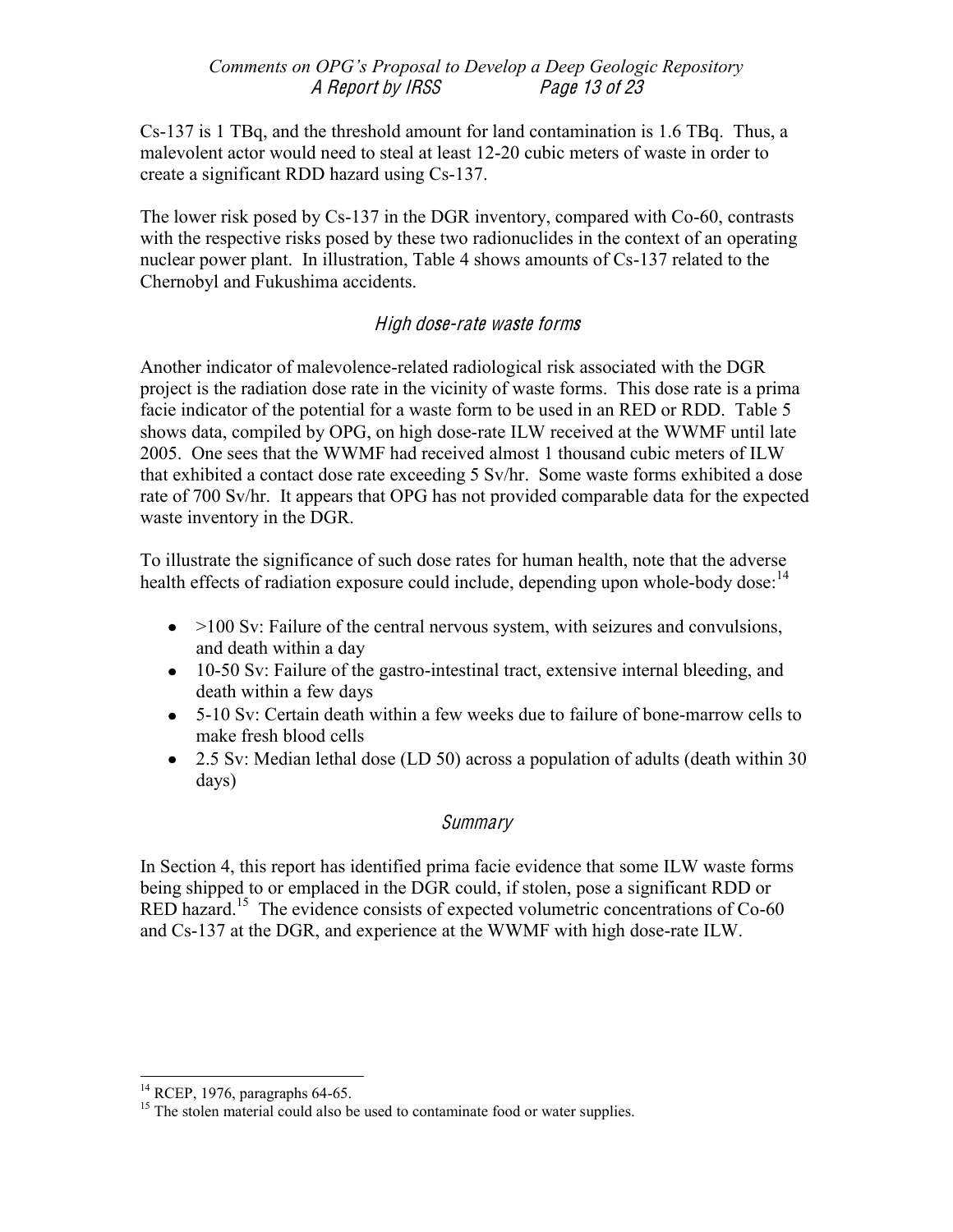# 5. Steps Needed to Fully Assess Malevolence-Related Radiological Risk at the DGR

Preceding sections of this report show that OPG has provided a substantially incomplete assessment of malevolence-related radiological risk associated with the proposed DGR. Section 2 shows that OPG's EIS does not consider substantial components of risk  $-$  theft or threats, and events affecting waste prior to its departure from the WWMF to the DGR. Section 4 provides prima facie evidence that these neglected components of risk are significant. The evidence indicates that some ILW waste forms being shipped to or emplaced in the DGR could, if stolen, pose a significant RDD or RED hazard.

Correcting the deficiency in OPG's assessment of malevolence-related radiological risk would require OPG or a qualified contractor to take a sequence of steps including:

- Perform prima facie tests of the risk significance of all relevant radionuclides in the expected DGR inventory, as performed here for Co-60 and Cs-137, considering all potential pathways for human exposure to radiation
- Estimate the inventory and characteristics (dose rate, volume, physical form, etc.) of high dose-rate waste packages destined for the DGR
- For all expected DGR waste packages with prima facie risk significance based on radionuclide content or dose rate, characterize each package according to attributes affecting its susceptibility to attack, sabotage, theft, or use in an RDD or RED – relevant attributes of a package would include size, physical form, and chemical composition
- Develop a range of malevolent-act scenarios involving waste packages which combine prima facie risk significance with comparatively high susceptibility  $$ scenarios would encompass attack, sabotage, theft, threat, and/or use in an RDD or RED, across all waste streams extending from the contributing reactors to emplacement in the DGR
- Estimate adverse impacts of malevolent-act scenarios in terms of health, economic, social, and environmental effects
- Identify and characterize a range of options for reducing malevolence-related radiological risk
- Fully document all investigations specified above  $-\text{each document should be}$ published but some documents could have limited-circulation appendices containing sensitive information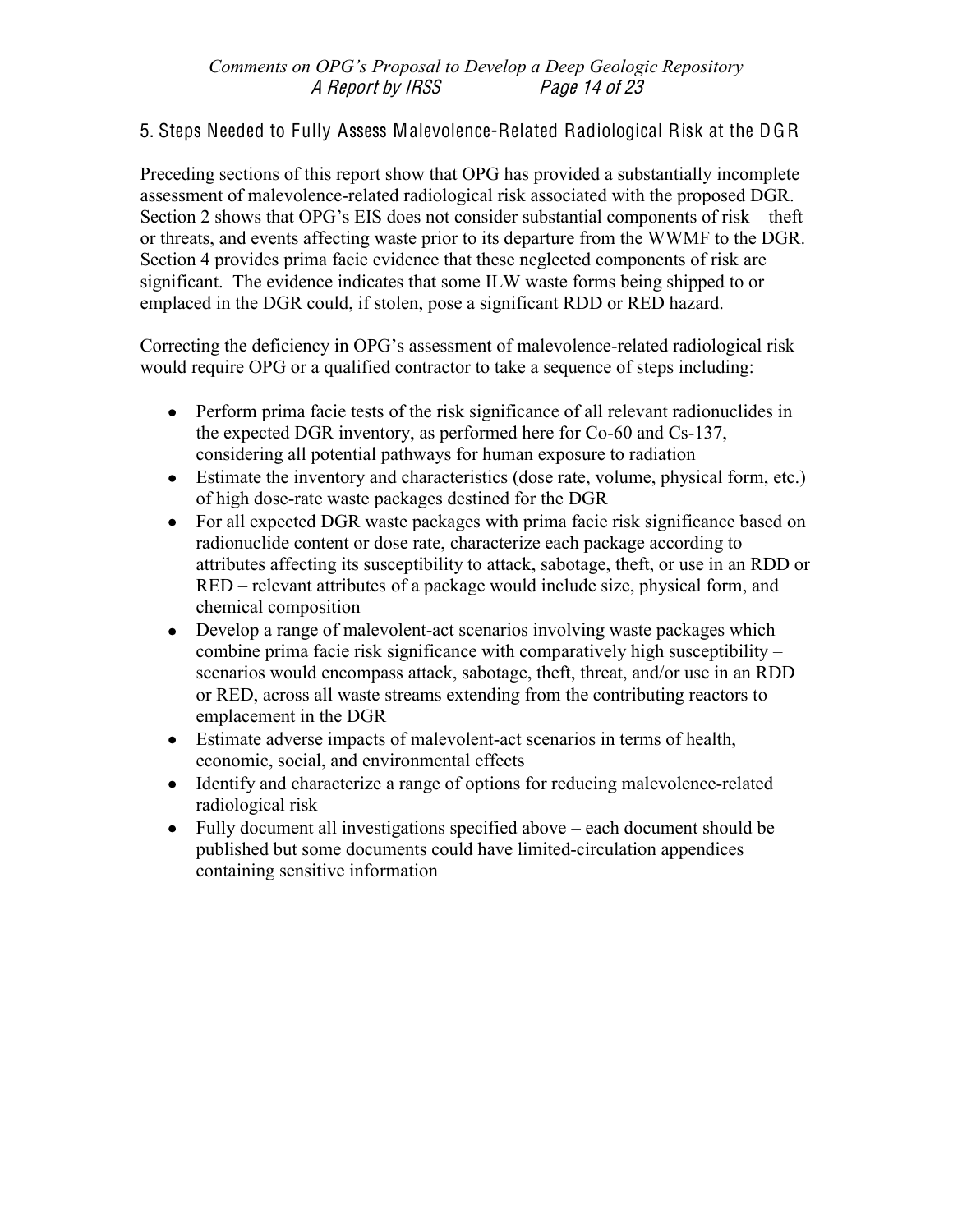# 6. Conclusions and Recommendations

## **Conclusions**

C1. OPG has provided a substantially incomplete assessment of malevolence-related radiological risk associated with the proposed DGR. OPG's EIS does not consider substantial components of risk  $-$  theft or threats, and events affecting waste prior to its departure from the WWMF to the DGR.

C2. This report provides prima facie evidence that the components of risk that are neglected by OPG are significant. The evidence indicates that some ILW waste forms being shipped to or emplaced in the DGR could, if stolen, pose a significant RDD or RED hazard.

## Recommendations

R1. To correct the deficiency in OPG's assessment of malevolence-related radiological risk, OPG or a qualified contractor should conduct further investigations of risk, involving a sequence of steps as outlined in Section 5 of this report.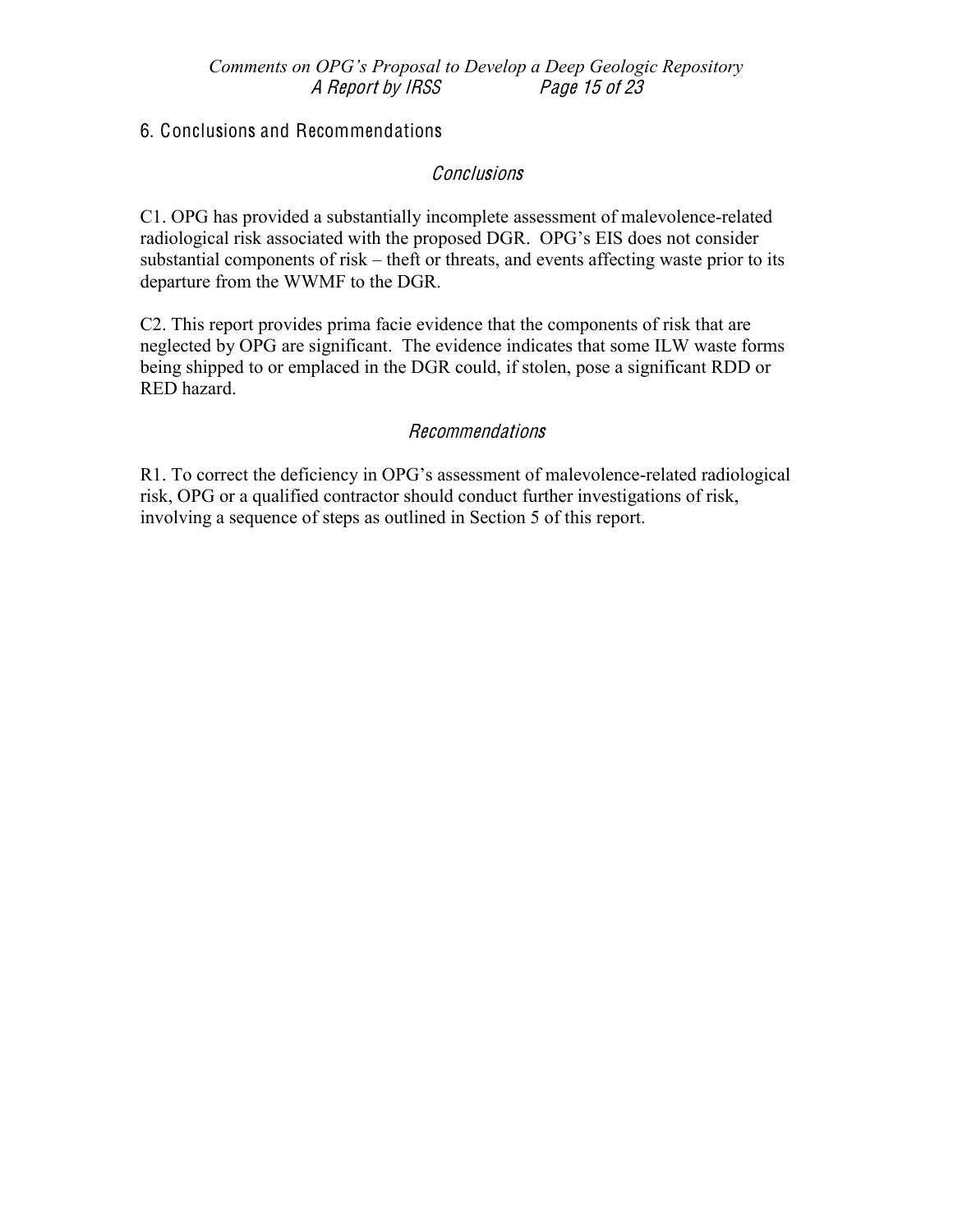# 7. Bibliography

 $(AMEC, 2011)$ 

AMEC NSS Ltd., OPG's Deep Geologic Repository for Low & Intermediate Level Waste: Malfunctions, Accidents and Malevolent Acts Technical Support Document,  $NWMO$  DGR-TR-2011-07 (Toronto: OPG, March 2011).

#### (Cousins and Reichmuth, 2007)

Tom Cousins and Barbara Reichmuth, "Preliminary Analysis of the Economic Impact of Selected RDD Events in Canada", presentation at the CRTI Summer Symposium 2007, Gatineau, Quebec, 11-14 June 2007. CRTI is the CBRNE Research and Technology Initiative, a program of Defence Research and Development Canada. The conference proceedings (accessed from CRTI) list the presentation as CRTI 05-0043RD, titled "Economic Impact of Radiological Terrorist Events".

#### (FEMA, 2011/2012)

Federal Emergency Management Agency, US Department of Homeland Security, "Radiological/Nuclear WMD Response Mission, Refresher Training: Types of Radiological/ Nuclear WMD", inferred date 2011 or 2012, accessed on 7 August 2013 at: http://ctosnnsa.org/vtra/physicalThreats/CTOS0060V1.1211WMD-RED-RDD-IND.pdf

#### $(IAEA, 2013)$

International Atomic Energy Agency, "IAEA Ministerial Meeting Focuses on Stronger Nuclear Security", accessed on 2 August 2013 at IAEA website: http://www.iaea.org/newscenter/news/2013/nuclearsecurityfocus.html The Director General's speech and Ministerial Declaration can be accessed at that URL.

## (Medalia, 2011)

Jonathan Medalia, "Dirty Bombs": Technical Background, Attack Prevention and *Response, Issues for Congress* (Washington, DC: Congressional Research Service, 24 June 2011).

## $(OPG, 2011a)$

Ontario Power Generation, OPG's Deep Geologic Repository Project for Low & Intermediate Level Waste: Environmental Impact Statement, Volume 1: Main Report (Toronto: OPG, March 2011).

## $(OPG, 2011b)$

Ontario Power Generation, OPG's Deep Geologic Repository Project for Low & Intermediate Level Waste: Environmental Impact Statement, Volume 2: Appendices (Toronto: OPG, March 2011).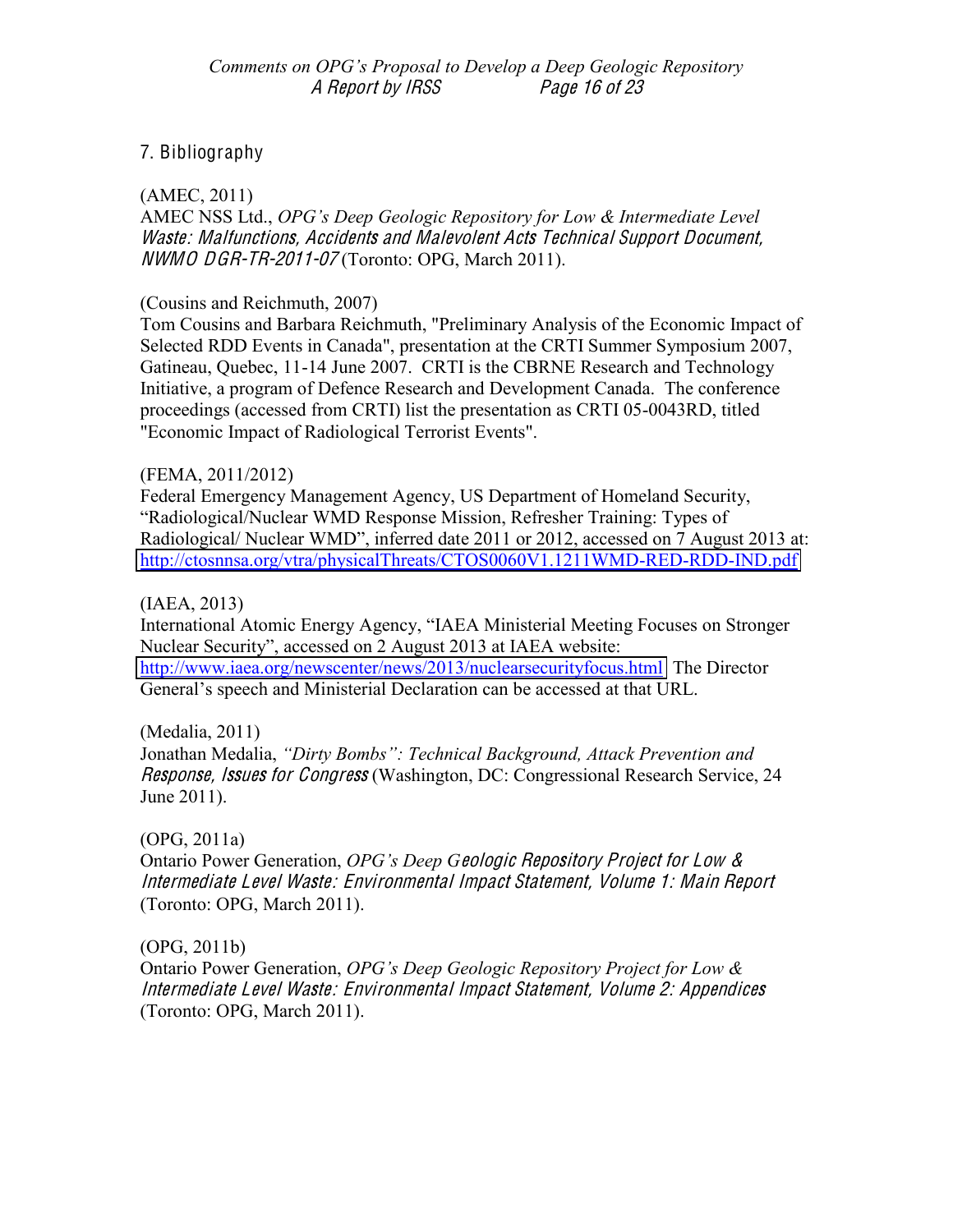Comments on OPG's Proposal to Develop a Deep Geologic Repository A Report by IRSS Page 17 of 23

#### (OPG, 2010)

Ontario Power Generation, *OPG's Deep Geologic Repository for Low & Intermediate* Level Waste: Reference Low and Intermediat<sup>e</sup> Level Wast<sup>e</sup> Inventory for th<sup>e</sup> Deep Geologi<sup>c</sup> Repository (Toronto: OPG, December 2010).

## (RCEP, 1976)

UK Royal Commission on Environmental Pollution, Sixth Report: Nuclear Powe<sup>r</sup> and <sup>t</sup>h<sup>e</sup> Environment, Cmnd. 6618 (London: HM Stationery Office, September 1976).

(Stohl et al, 2011)

A. Stohl, P. Seibert, G. Wotawa, D. Arnold, J.F. Burkhart, S. Eckhardt, C. Tapia, A. Vargas, and T.J. Yasunari, "Xenon-133 and caesium-137 releases into the atmosphere from the Fukushima Dai-ichi nuclear power plant: determination of the source term, atmospheric dispersion, and deposition," Atmospheric Chemistry and Physics Discussions, Volume 11, 2011, pp 28319-28394.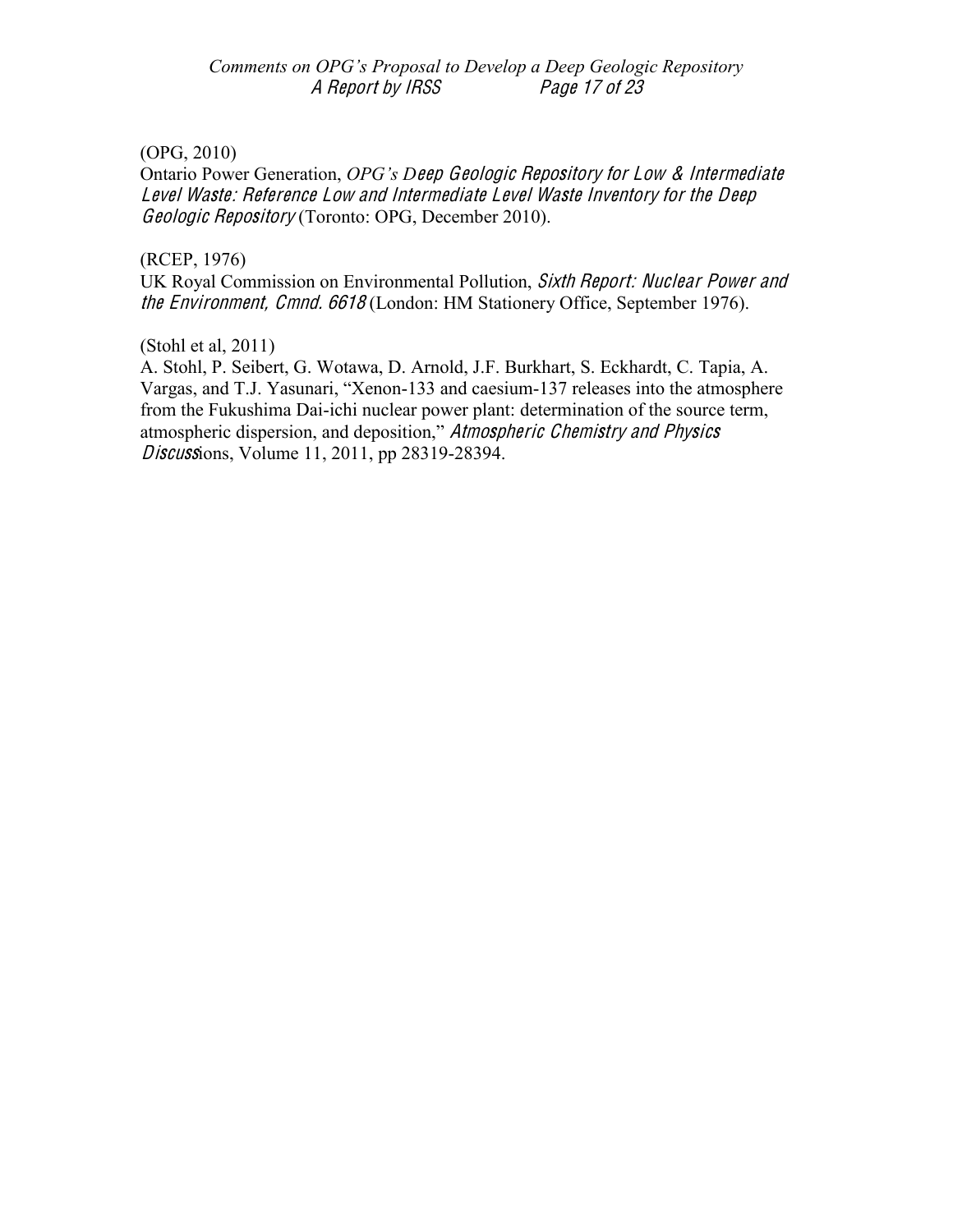#### Comments on OPG's Proposal to Develop a Deep Geologic Repository A Report by IRSS Page 18 of 23

Table 1

OPG Estimate of Radioactive Waste Inventory in the DGR: Operational, Intermediate-Level Waste, in 2018

| Waste        | Net Volume        | $Co-60$     |             | Cs-137/Ba-137m |             |
|--------------|-------------------|-------------|-------------|----------------|-------------|
| Category     | (m <sup>3</sup> ) | Inventory   | Inventory   | Inventory      | Inventory   |
|              |                   | (Bq)        | per Unit    | (Bq)           | per Unit    |
|              |                   |             | Volume      |                | Volume      |
|              |                   |             | $Bq/m^3$    |                | (Bq/m $^3)$ |
| Moderator    | 1,174             | $1.7E + 13$ | $1.4E+10$   | $3.2E + 11$    | $2.7E + 08$ |
| IX Resin     |                   |             |             |                |             |
| PHT IX       | 802               | $6.9E + 11$ | $8.6E + 08$ | $6.4E+13$      | $8.0E + 10$ |
| Resin        |                   |             |             |                |             |
| Misc. IX     | 1,097             | $8.4E+12$   | $7.7E + 09$ | $2.2E+13$      | $2.0E+10$   |
| Resin        |                   |             |             |                |             |
| CAN-         | 1,427             | $5.5E+13$   | $3.9E+10$   | $3.2E+12$      | $2.2E + 09$ |
| <b>DECON</b> |                   |             |             |                |             |
| Resin        |                   |             |             |                |             |
| IX Columns   | 299               | $2.1E+11$   | $7.0E + 08$ | $2.0E+13$      | $6.7E + 10$ |
| Irradiated   | 23                | $6.7E+12$   | $2.9E + 11$ |                |             |
| Core Comp.   |                   |             |             |                |             |
| Filters and  | 606               | $1.2E+12$   | $2.0E + 09$ | $1.3E+11$      | $2.1E + 08$ |
| Filter       |                   |             |             |                |             |
| Elements     |                   |             |             |                |             |
| <b>TOTAL</b> | 5,428             | $8.9E+13$   | $1.6E+10$   | $1.1E + 14$    | $2.0E+10$   |

Notes:

(a) Data are from Table 2.6 of: OPG, 2010.

(b) Half-lives of Co-60 and Cs-137 are 5.3 years and 30 years, respectively.

(c) OPG has also estimated the inventory of these intermediate-level radioactive waste categories in 2062. (See: OPG, 2010, Table 2.7.) Total net volume would be  $9,257 \text{ m}^3$ . Total inventory of Co-60 would be 3.5E+12 Bq. Total inventory of Cs-137/Ba-137m would be  $9.4E+13$  Bq.

(d) OPG has also estimated the inventory of operational, low-level waste in 2018. (See: OPG, 2010, Table 2.4.) Total net volume would be  $65,479 \text{ m}^3$ . Total inventory of Co-60 would be  $2.4E+13$  Bq. Total inventory of Cs-137/Ba-137m would be  $2.0E+13$  Bq.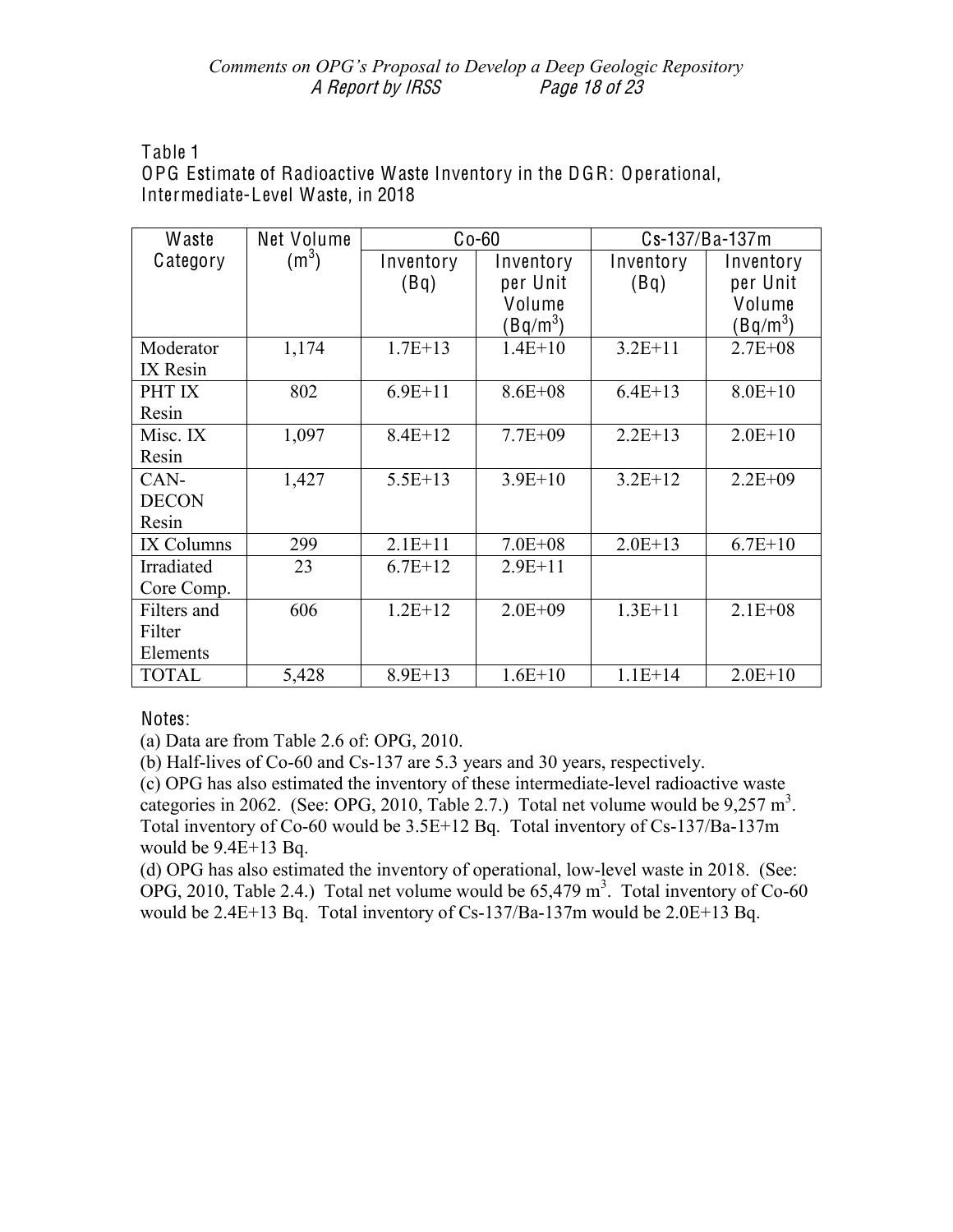#### Comments on OPG's Proposal to Develop a Deep Geologic Repository A Report by IRSS Page 19 of 23

Table 2

OPG Estimate of Radioactive Waste Inventory in the DGR: Reactor Refurbishment Waste, in 2018

| Waste        | Net Volume | $Co-60$     |             | Cs-137/Ba-137m |             |
|--------------|------------|-------------|-------------|----------------|-------------|
| Category     | $(m^3)$    | Inventory   | Inventory   | Inventory      | Inventory   |
|              |            | (Bq)        | per Unit    | (Bq)           | per Unit    |
|              |            |             | Volume      |                | Volume      |
|              |            |             | $(Bq/m^3)$  |                | $(Bq/m^3)$  |
| Retube       | 49         | $2.3E+14$   | $4.7E+12$   | $2.0E + 09$    | $4.1E + 07$ |
| Waste:       |            |             |             |                |             |
| Pressure     |            |             |             |                |             |
| Tubes        |            |             |             |                |             |
| Retube       | 600        | $4.2E+15$   | $7.0E+12$   | $8.8E + 01$    | 1.5E-01     |
| Waste: End   |            |             |             |                |             |
| Fittings     |            |             |             |                |             |
| Retube       | 34         | $1.5E + 14$ | $4.4E+12$   | $1.2E+12$      | $3.5E+10$   |
| Waste:       |            |             |             |                |             |
| Calandria    |            |             |             |                |             |
| Tubes        |            |             |             |                |             |
| Retube       | 9          | $6.7E+13$   | $7.4E+12$   | $1.4E + 07$    | $1.6E + 06$ |
| Waste:       |            |             |             |                |             |
| Calandria    |            |             |             |                |             |
| Tube Inserts |            |             |             |                |             |
| <b>Steam</b> | 8,387      | $3.5E+12$   | $4.2E + 08$ | $5.8E + 10$    | $6.9E + 06$ |
| Generators   |            |             |             |                |             |
| <b>TOTAL</b> | 9,079      | $4.7E + 15$ | $5.2E + 11$ | $1.3E+12$      | $1.4E + 08$ |

# Notes:

(a) Data are from Table 3.2 of: OPG, 2010.

(b) Half-lives of Co-60 and Cs-137 are 5.3 years and 30 years, respectively.

(c) OPG has also estimated the inventory of these reactor refurbishment radioactive waste categories in 2062. (See: OPG, 2010, Table 3.3.) Total net volume would be  $11,178 \text{ m}^3$ . (No steam-generator waste would be added after 2018.) Total inventory of Co-60 would be 9.0E+14 Bq. Total inventory of Cs-137/Ba-137m would be 5.4E+11 Bq.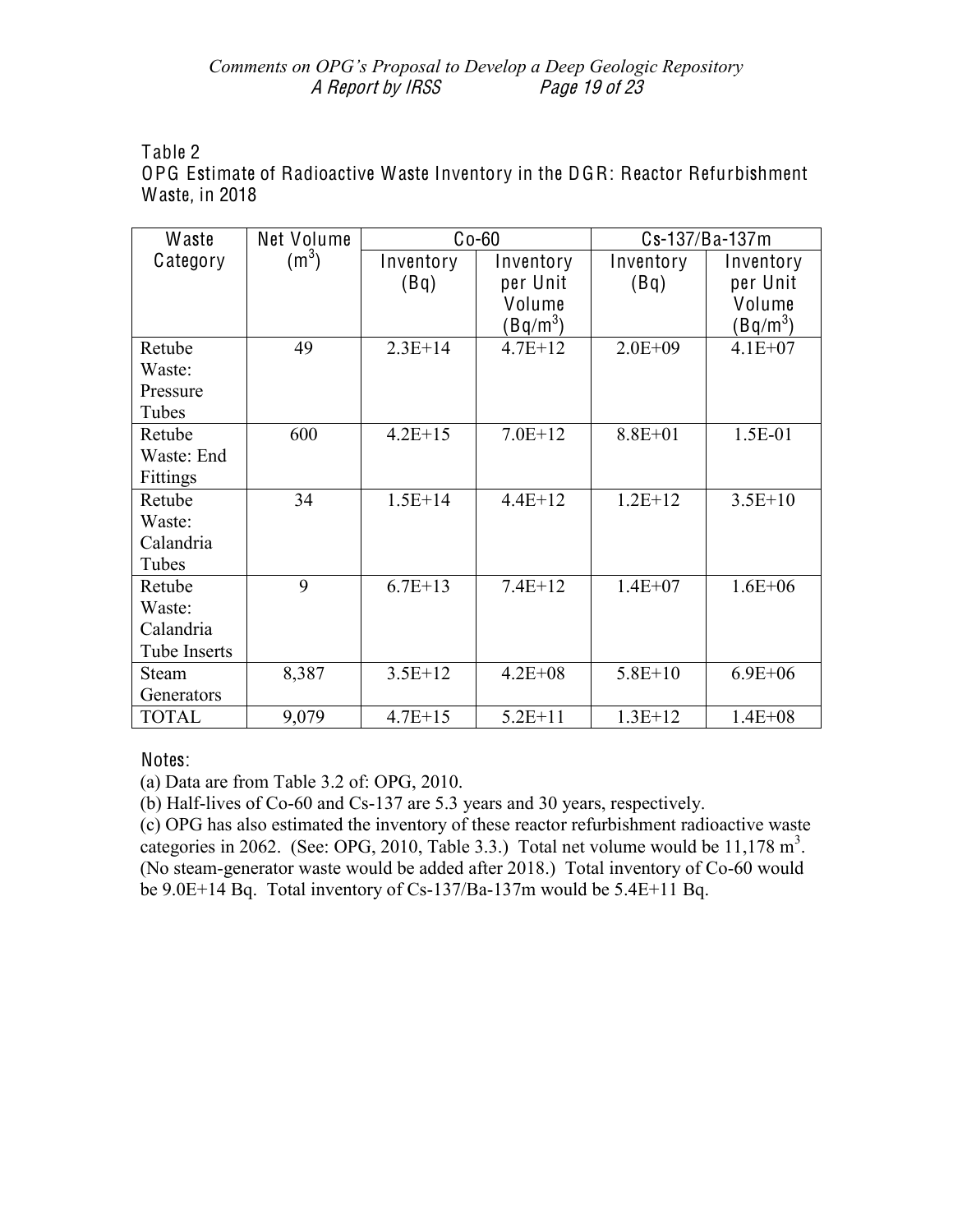| Table 3                                                              |  |  |  |  |
|----------------------------------------------------------------------|--|--|--|--|
| Some Properties of Co-60 and Cs-137 in the Context of the RDD Hazard |  |  |  |  |

| Radionuclide | NRC Quantity of<br>Concern<br>(TBq) | <b>Threshold Amount</b><br>to Contaminate<br>1 square km<br>(TBq) | Max. Av. Waste<br>Category<br>Concentration in<br><b>DGR Inventory</b><br>(TBq/m $^3$ ) |
|--------------|-------------------------------------|-------------------------------------------------------------------|-----------------------------------------------------------------------------------------|
| $Co-60$      | 0.3                                 | 0.4                                                               | 7.4                                                                                     |
| $Cs-137$     |                                     | 1.6                                                               | 0.08                                                                                    |

Notes:

(a) Data in columns 2 and 3 and related background information are from: Medalia, 2011, Table A-1.

(b) The Quantity of Concern shown here is a quantity specified by the US Nuclear Regulatory Commission (NRC). This quantity corresponds to a Category 2 source in the IAEA Code of Conduct on the Safety and Security of Radioactive Sources.

(c) The threshold amount of each radionuclide required to contaminate 1 square km of land was calculated by assuming perfect, uniform dispersion across that area, so as to yield a dose of 0.02 Sv to an exposed person over the first year of exposure. This calculation was done at Sandia National Laboratories. The US Environmental Protection Agency (EPA) recommends population relocation if the first-year dose is projected to exceed 0.02 Sv.

(d) Data in column 4 are from Tables 1 and 2 of this report. In those tables, the maximum average volumetric concentration of Co-60 in a waste category is 7.4 TBq/m<sup>3</sup>. in the category "Retube Waste: Calandria Tube Inserts". For Cs-137, the maximum average concentration is  $0.08 \text{ TBq/m}^3$ , in the waste category "PHT IX Resin".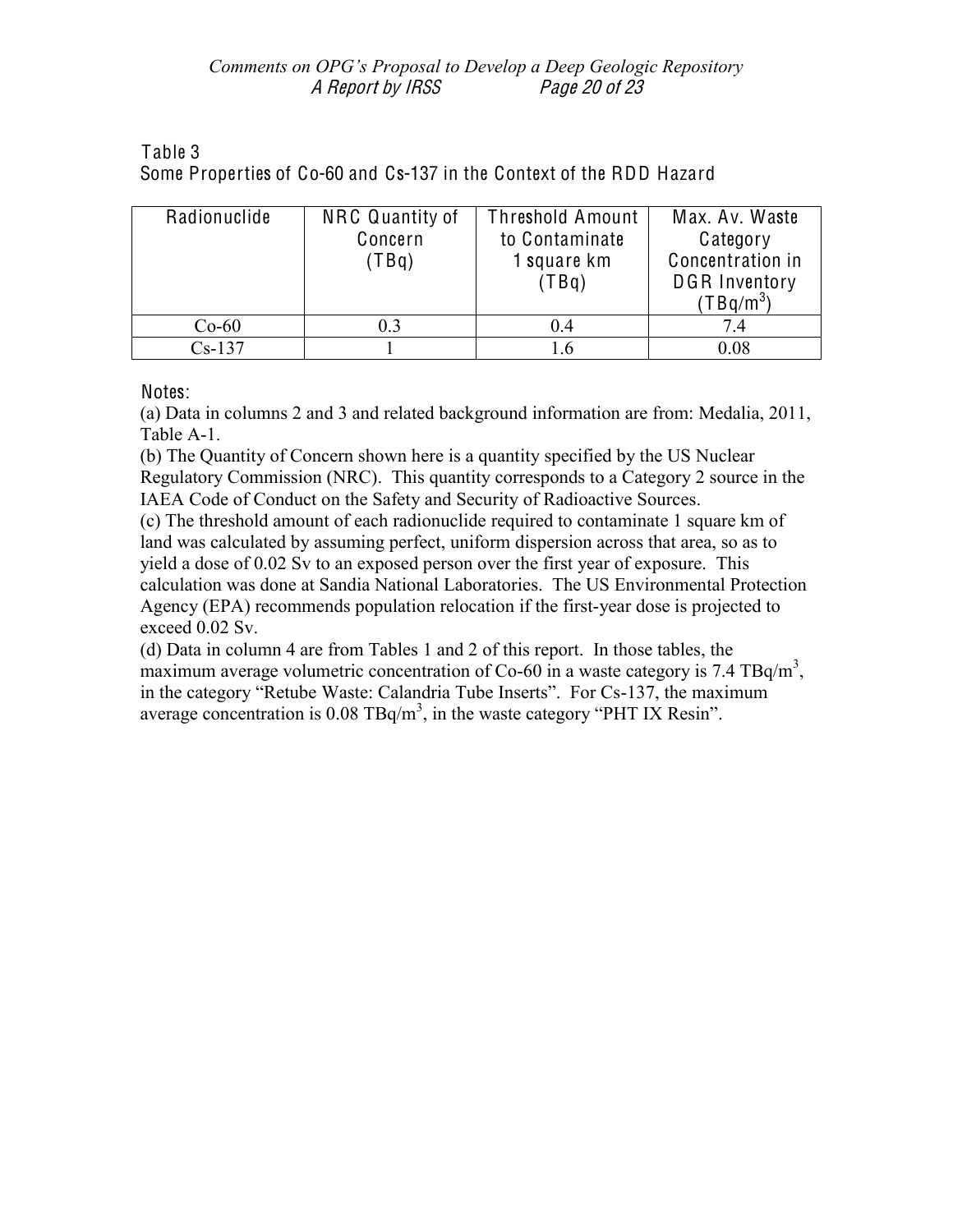## Table 4

Amounts of Cs-137 Related to the Chernobyl and Fukushima Accidents

| Category                                     | Amount of Cs-137<br>(PBq) |
|----------------------------------------------|---------------------------|
|                                              |                           |
| Chernobyl release to atmosphere (1986)       | 85                        |
| Fukushima release to atmosphere (2011)       | 36                        |
| Deposition on Japan due to the Fukushima     | 6.4                       |
| atmospheric release                          |                           |
| Pre-release inventory in reactor cores of    | 940                       |
| Fukushima #1, Units 1-3                      |                           |
| (total for 3 cores)                          |                           |
| Pre-release inventory in spent-fuel pools of | 2,200                     |
| Fukushima #1, Units 1-4                      |                           |
| (total for 4 pools)                          |                           |

Notes:

(a) This table shows estimated amounts of Cs-137 from: Stohl et al, 2011. The estimates for release from Fukushima #1 and deposition on Japan might change as new information becomes available.

(b) Stohl et al, 2011, provide the following data and estimates for Fukushima #1, Units 1- 4, just prior to the March 2011 accident:

| Indicator                    | Unit 1     | Unit 2     | Unit 3     | Unit 4     |
|------------------------------|------------|------------|------------|------------|
| Number of fuel assemblies    | 400        | 548        | 548        |            |
| in reactor core              |            |            |            |            |
| Number of fuel assemblies    | 392        | 615        | 566        | 1,535      |
| in reactor-adjacent pool     |            |            |            |            |
| Cs-137 inventory in reactor  | $2.40E+17$ | $3.49E+17$ | $3.49E+17$ |            |
| core(Bq)                     |            |            |            |            |
| Cs-137 inventory in reactor- | $2.21E+17$ | $4.49E+17$ | $3.96E+17$ | $1.11E+18$ |
| adjacent pool (Bq)           |            |            |            |            |

(The core capacity of Unit 4 was 548 assemblies. The core of Unit 3 contained some MOX fuel assemblies at the time of the accident.)

(c)  $1$  PBq =  $1.0E+15$  Bq =  $1,000$  TBq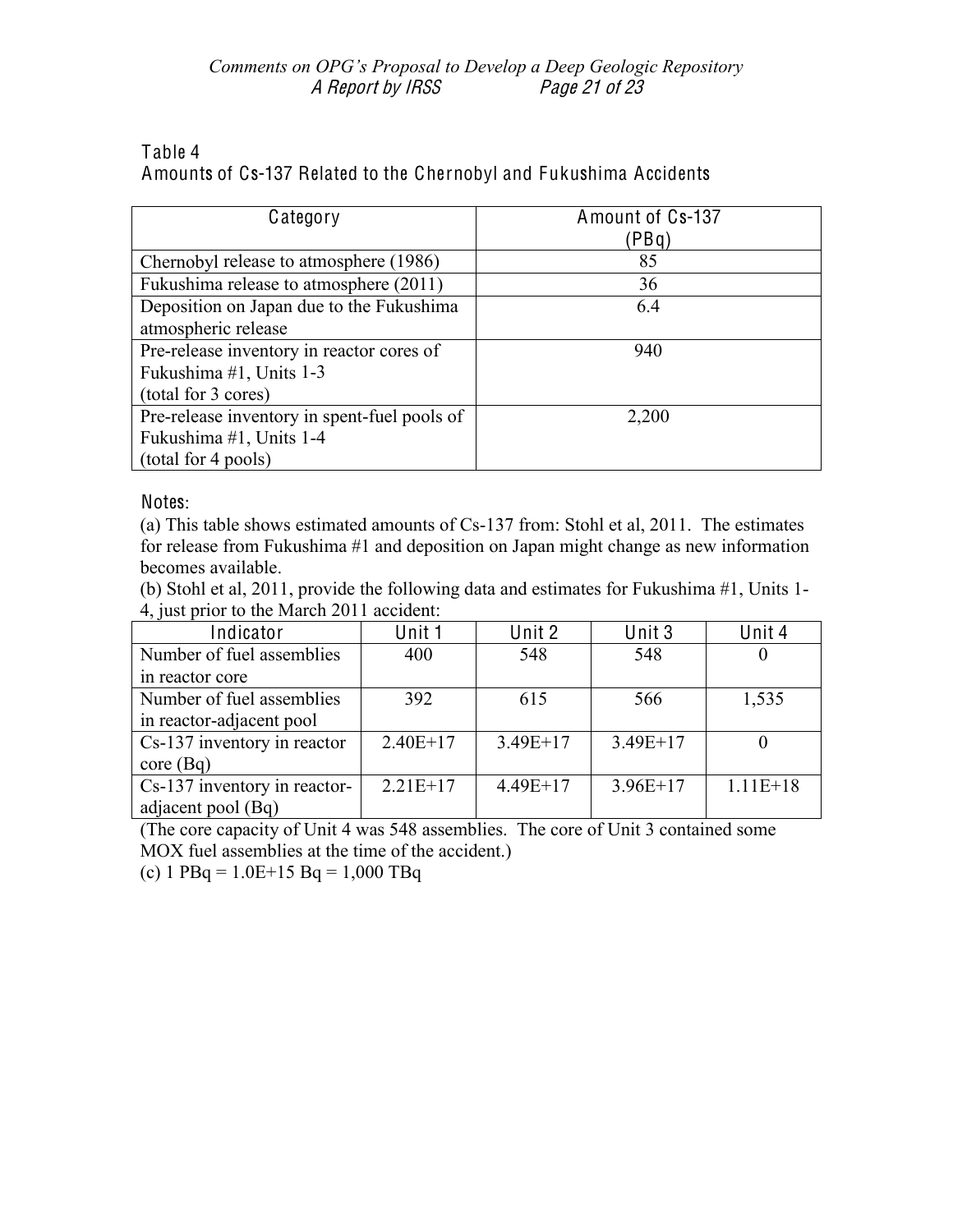## Comments on OPG's Proposal to Develop a Deep Geologic Repository A Report by IRSS Page 22 of 23

# Table 5 High Dose-Rate ILW Received at the WWMF up to December 2005

| Contact<br>Dose Rate              | Received<br>Volume | Volume Fraction of Each ILW Category<br>in Contact Dose-Rate Range |           |         |           |  |  |
|-----------------------------------|--------------------|--------------------------------------------------------------------|-----------|---------|-----------|--|--|
| Range<br>(Sv/hr)                  | (m <sup>3</sup> )  | <b>ILW Resin</b>                                                   | IX Column | Filter  | Misc. ILW |  |  |
| $1 - 5$                           | 22                 | $0.1\%$                                                            | 3.1%      | 1.3%    | 5.7%      |  |  |
| >5                                | 985                | $0.0\%$                                                            | $0.2\%$   | $0.0\%$ | 11.1%     |  |  |
|                                   |                    |                                                                    |           |         |           |  |  |
| Max. Contact Dose Rate<br>(Sv/hr) |                    | 16                                                                 | 8         |         | 700       |  |  |

Notes:

(a) Data are from Table 4.3 of: OPG, 2010.

(b) Misc. ILW included core components.

(c) No LLW was received with dose rates in the ranges shown.

(d) The total volume of ILW received that exhibited a dose rate of 1 Sv/hr or more (i.e.,

 $22+985 = 1,007 \text{ m}^3$ ) represented 0.37% of the total volume of LLW and ILW received.